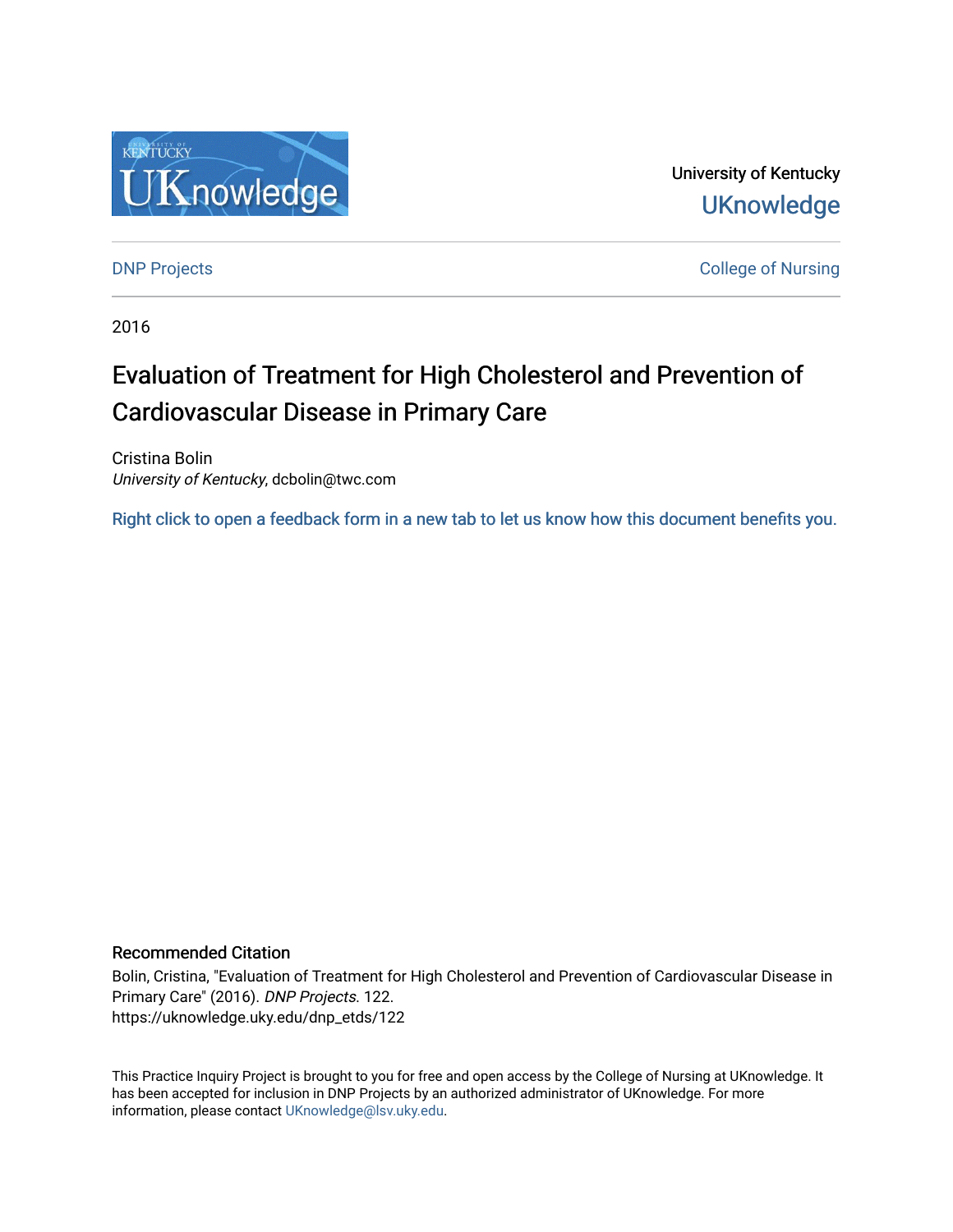## Final DNP Project Report

Evaluation of Treatment for High Cholesterol and Prevention of Cardiovascular Disease in

Primary Care

Cristi Bolin

University of Kentucky

Collage of Nursing

Fall 2016

Elizabeth Tovar, PhD, RN/ Committee Chair and Academic Advisor

Sharon Lock, PhD, Committee Member

Michelle Pendleton, DNP, RN Clinical Mentor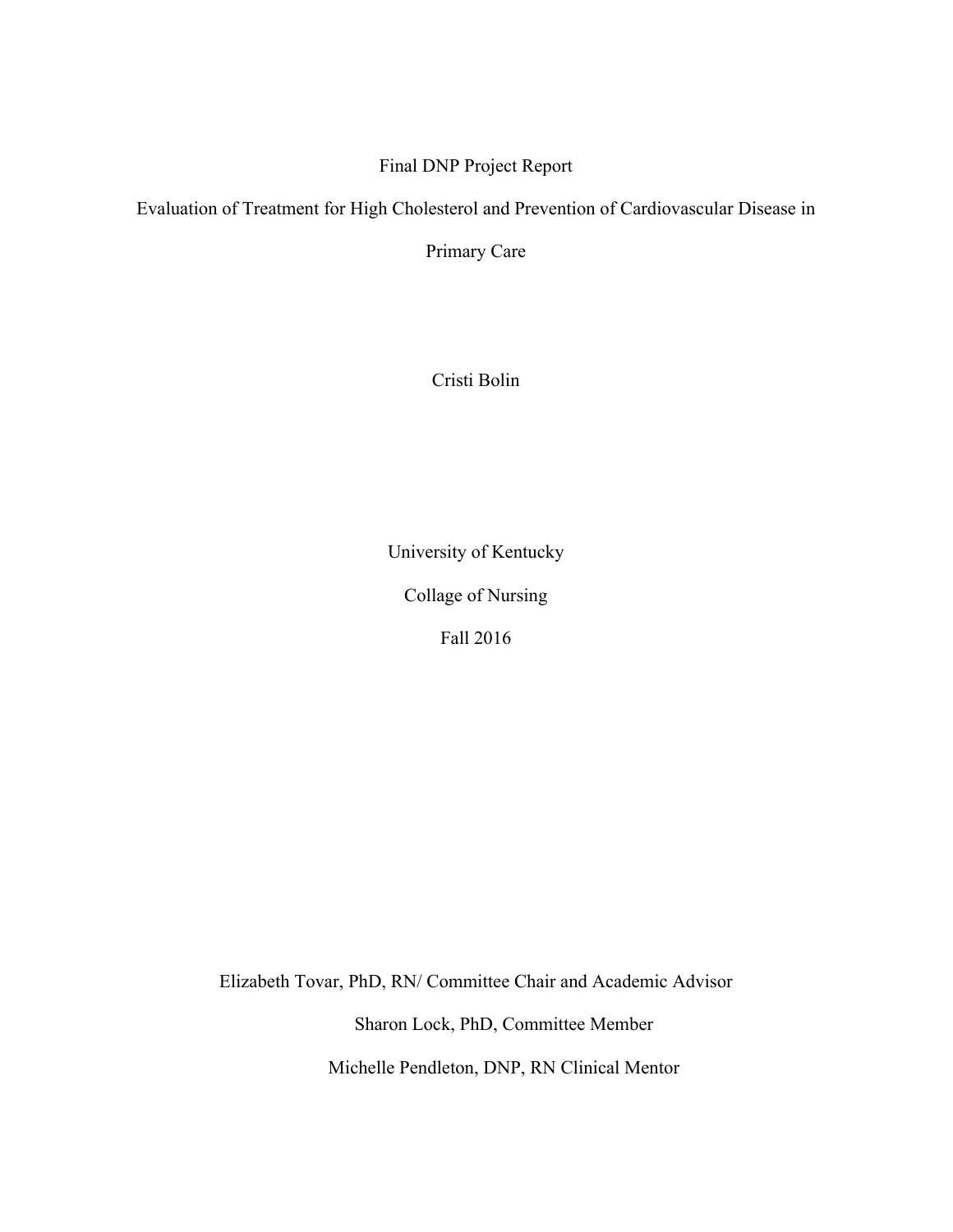#### Dedication

This manuscript and all of the work invested in this project and DNP program is dedicated to my husband who always pushed me to my full potential and expects no less than the very best effort in all things. This is for my daughter who has been understanding of my needs to complete each and every component of this program with all my effort and hopefully will see this as a guide for her future studies. This is for my younger son who shared the computer, printer, and paper with me as he worked on his bachelors. This is for my older son who has given his time to the military service and supports our country so I have the opportunity to learn and progress. This is for my parents who brought me into this world with love and compassion for people so that my career in nursing is an expression of who I am.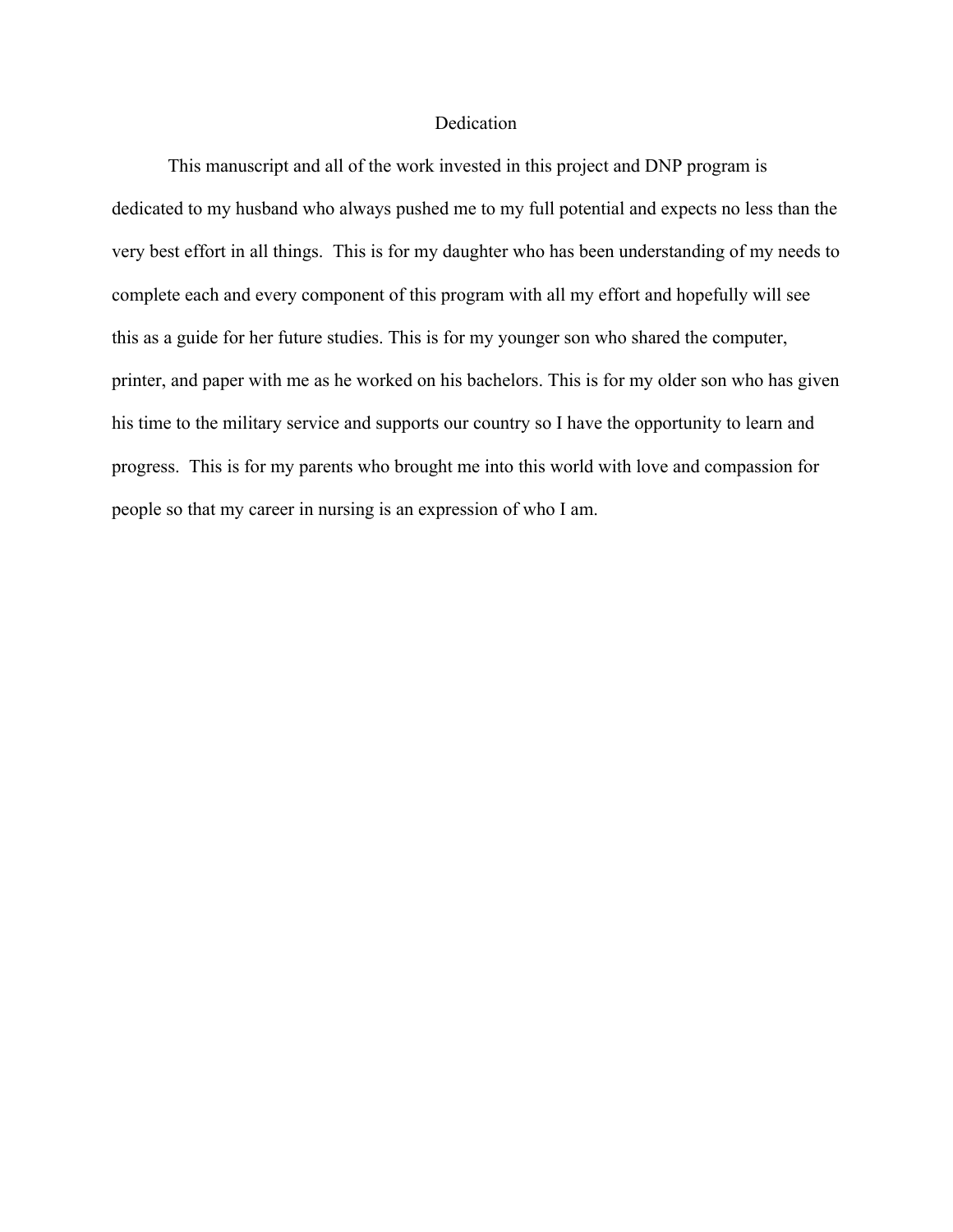#### Acknowledgements

I would like to thank Norton Healthcare and the University of Kentucky for the opportunity to participate in this Doctor of Nursing Program. I would specifically like to thank my committee chair Dr. Elizabeth Tovar for all her persistent questions to keep me searching and continued support to guide me to completion of my project and presentation. I would like to thank my other committee members Dr. Sharon Lock and Dr. Michelle Pendleton for taking the time serve as my committee and advice for ways to improve my project study. I would also like to thank Dr. Kim Tharp-Barrie, Dr. Tracey Williams, and Dr. Sheila Melander for the leadership and planning that have made the DNP program between Norton Healthcare and University of Kentucky such a success. I appreciated the opportunity to travel with these three and to first hand experience the leadership and vision that they have for the future of nursing practice. I would also like to acknowledge Ms. Betty Hayes for all of her contributions to Cohort one throughout the last 3 years. I would also like to acknowledge Dr. Amanda Wiggins for her assistance with the statistical portion of my project an Whitney Kurtz-Ogilvie for her assistance with scholarly writing.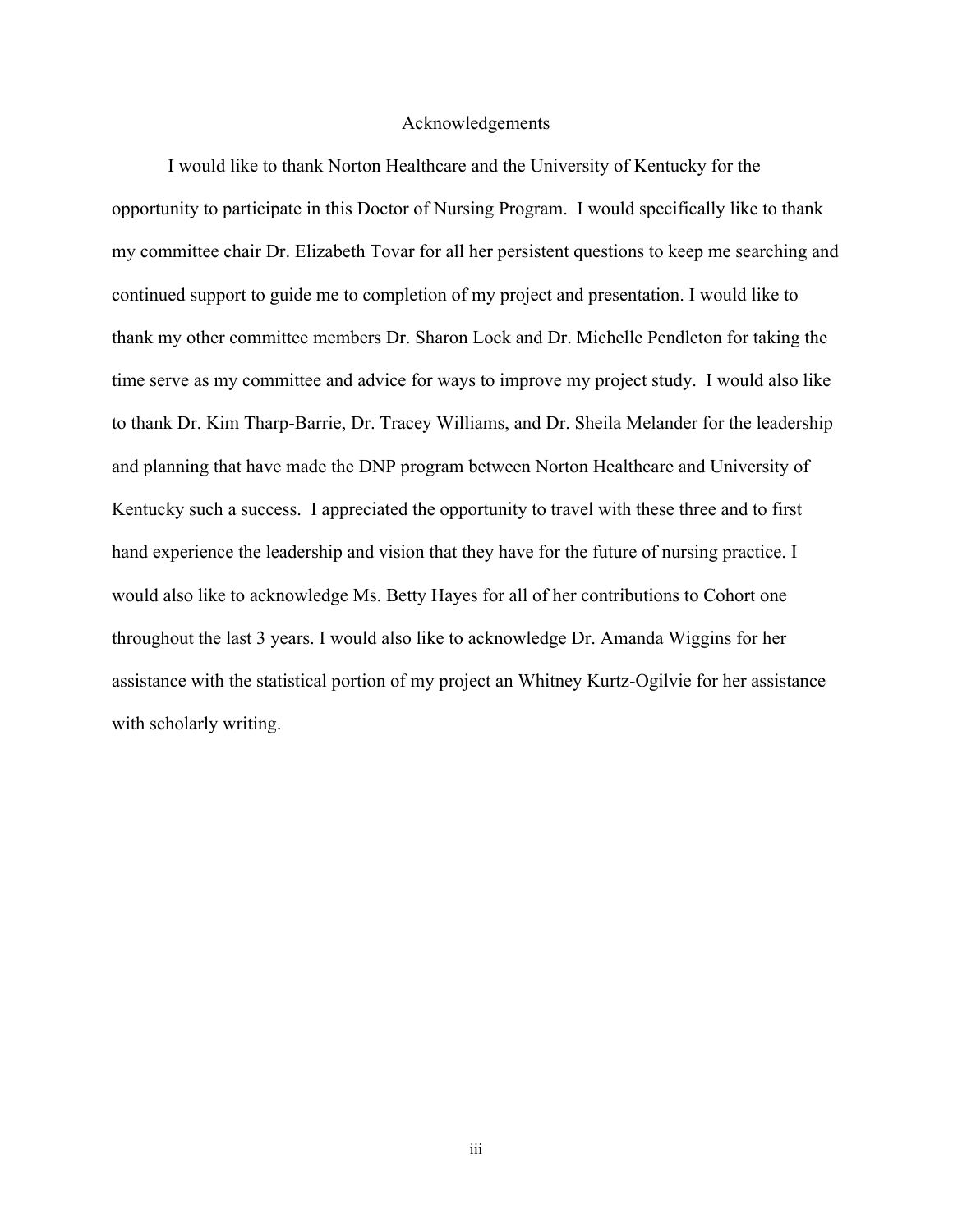| $Design. \dots 3$ |            |
|-------------------|------------|
|                   |            |
|                   |            |
|                   |            |
|                   |            |
|                   |            |
|                   | $\dots 13$ |
|                   |            |
|                   |            |
|                   |            |
|                   |            |
|                   |            |

## Table of Contents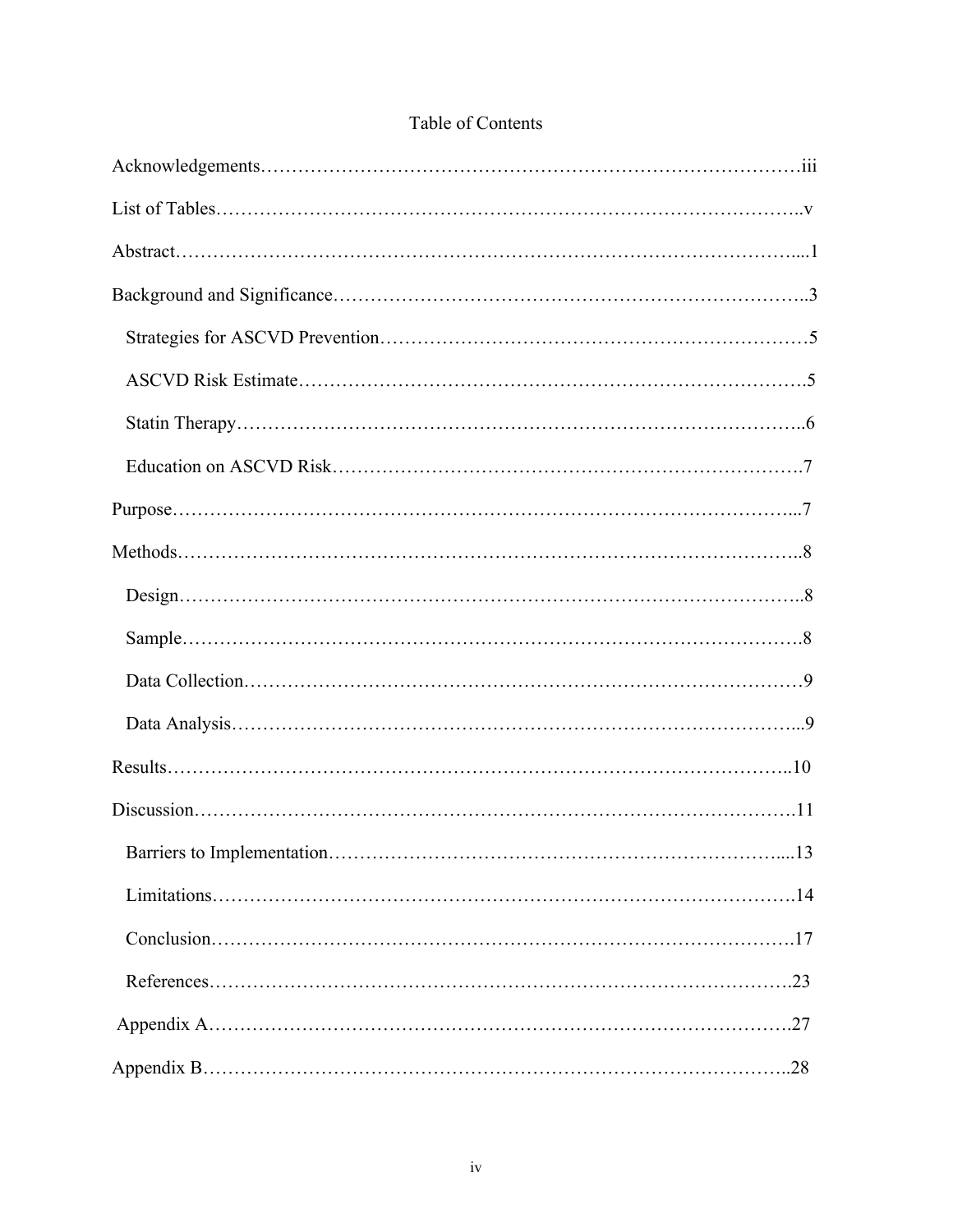# List of Tables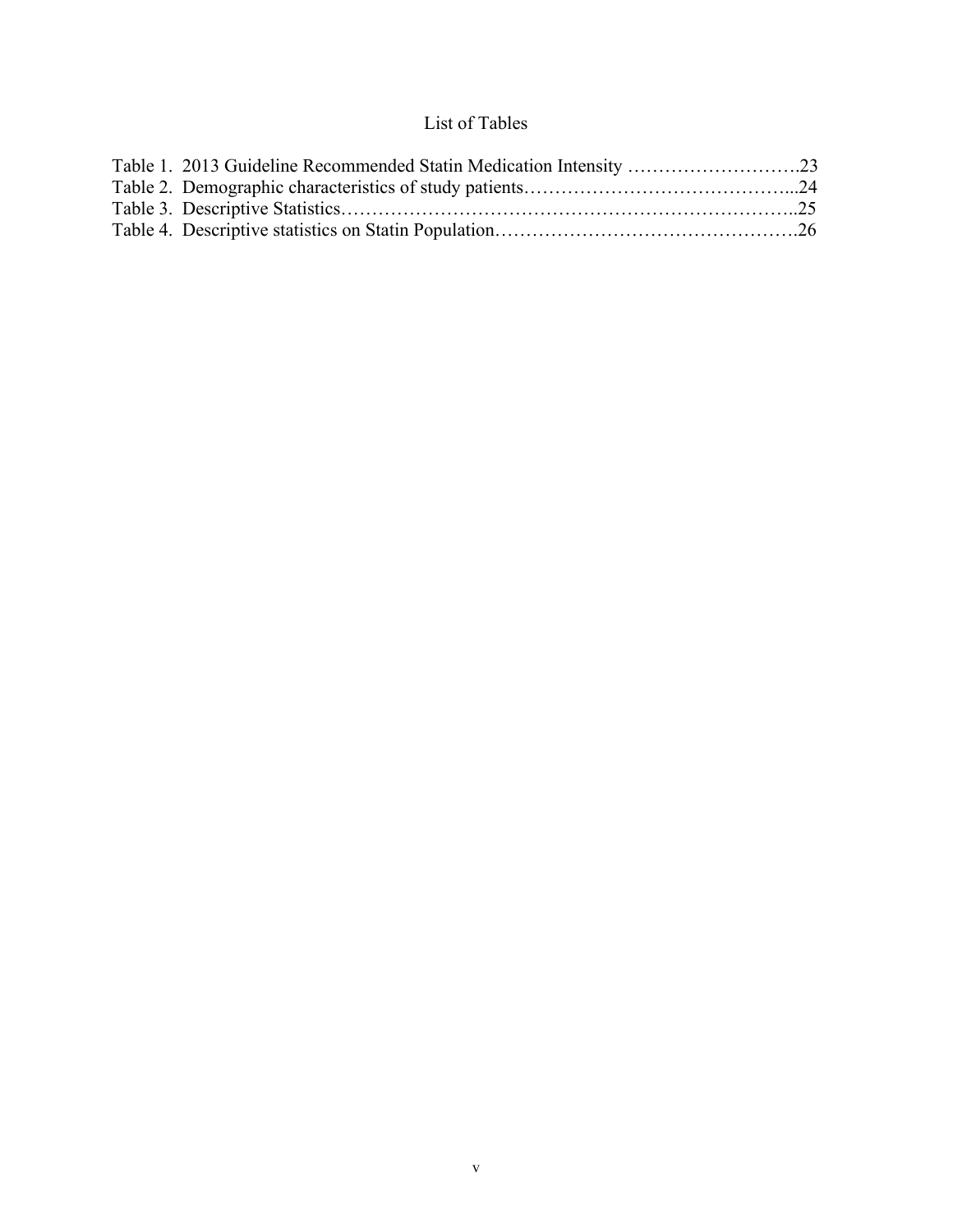#### Abstract

**Background** Atherosclerotic cardiovascular disease (ASCVD) is the leading cause of death in the United States and more than 610,000 people die every year from ASCVD related causes such as myocardial infarction (MI) or stroke. High cholesterol is one of the leading modifiable risk factors for prevention of ASCVD events. The 2013 American College of Cardiology/American Heart Association guidelines recommend treatment of high cholesterol as primary prevention for ASCVD in adults by lifestyle changes, CV risk estimation with an ASCVD calculator, and intensity dosing of statin medication. Effective strategies to support these recommendation exist in the clinical practice guidelines but evidence suggest use of the ASCVD calculator for risk estimation and statin intensity dosing in primary care is not being implemented by primary care practitioners (PCP) consistently.

**Purpose:** The purpose of this study was to evaluate current hyperlipidemia practices in a Norton Medical Associates Clinic (NMA) to establish baseline use of educational material, cardiovascular risk estimate with an ASCVD calculator, and statin prescribing methods.

**Methods:** In this descriptive study utilizing a retrospective chart review, 300 charts from NMA were randomly selected and reviewed for documentation of 1) serum total cholesterol and LDL-c levels, 2) statin medication and dosage prescribed, 3) the intensity of the statin dosage, 4) ASCVD risk factors, and 5) 10 year CV risk estimation. This project evaluated patients between the ages of 21 and 75 with an active diagnosis of high cholesterol and those that met the requirement for statin therapy according to the 2013ACC/AHA guidelines.

**Results:** According to the results of this review 36% of patients with high cholesterol were not receiving the recommended statin therapy supported by the 2013-guideline grade A or B recommendations. In the three subgroups of patients with dyslipidemia (high risk, moderate risk,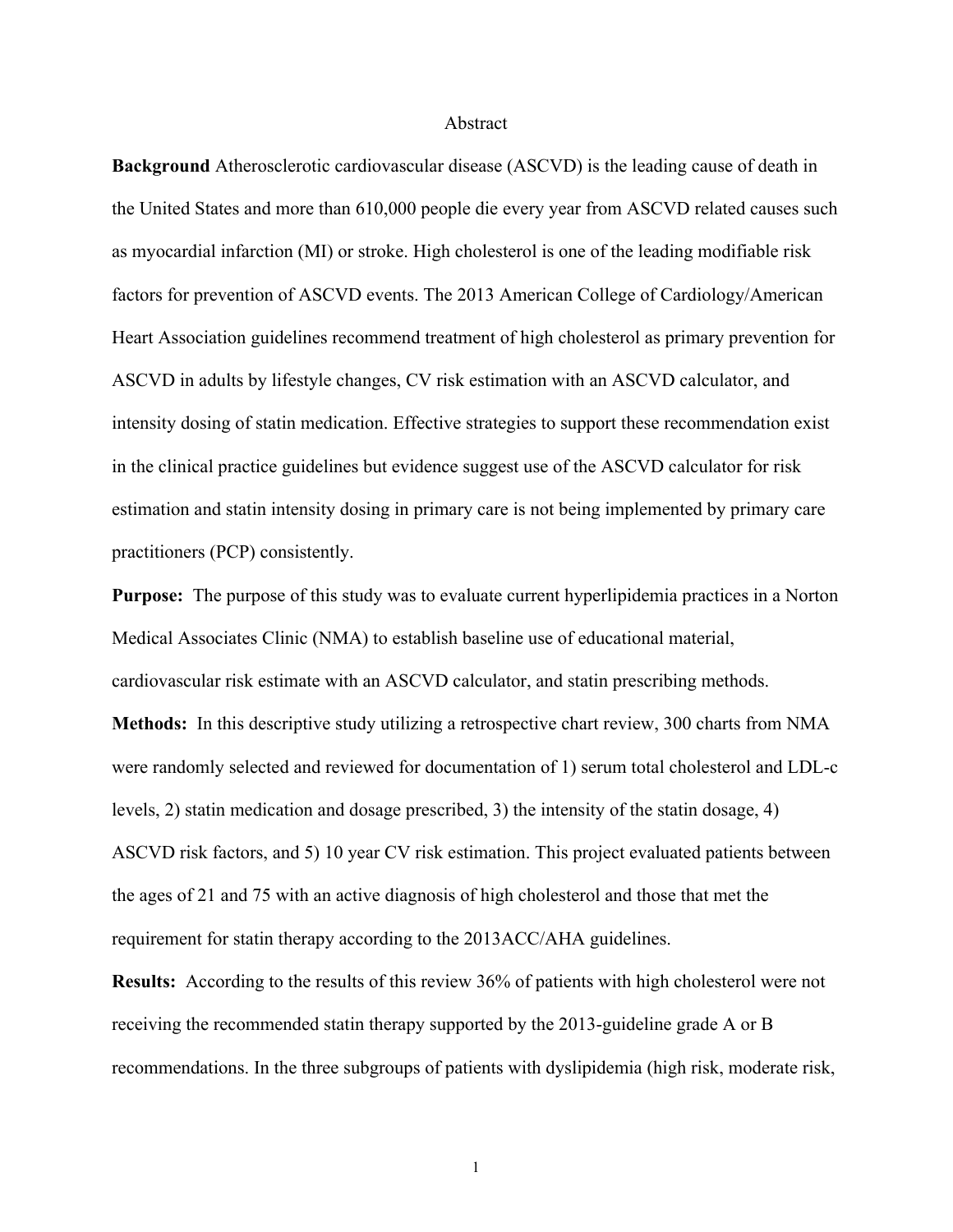diabetes mellitus (DM), 6 out of 7 patients (86%) in the high-risk group (LDL-c>190) were on the correct type and dosage of a high intensity statin medication. In the moderate risk group (LDL-c 70-189) only 65% were receiving statin therapy. The most concerning result from this study is the moderate risk patient category, where 35% were not receiving any statin therapy when they should have been on at least a moderate intensity statin medication and no ASCVD risk estimate was calculated.

**Conclusion**: Based on the results from this chart review there is room for improvement for PCPs in the treatment and evaluation of hyperlipidemia patients for primary prevention of ASCVD. This paper will discuss evidence based practice recommendations and suggestions for further investigation.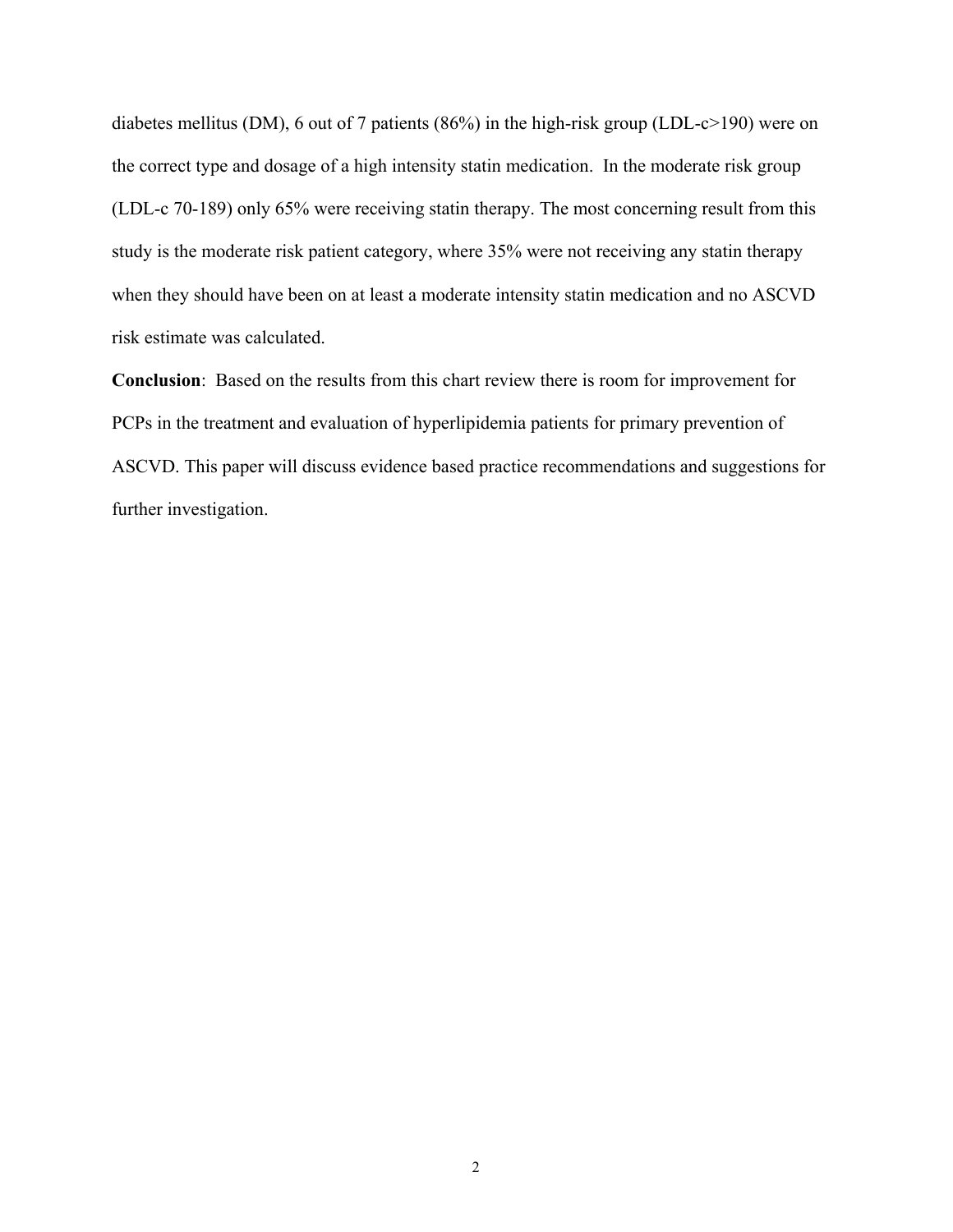# Evaluation of Treatment for High Cholesterol and Prevention of Cardiovascular Disease in Primary Care

#### **Background and Significance**

Atherosclerotic cardiovascular disease (ASCVD) accounts for more deaths annually than any other disease process with an estimated 17 million deaths in 2008 and a projected 23.3 million deaths by 2030. Thirty percent of deaths in Kentucky are related to CV disease (myocardial infarction and strokes) placing Kentucky above the national average for CV deaths in 2009 (Kentucky Heart Foundation [KYGOV], 2012). High cholesterol is one of the leading modifiable risk factors for heart disease and stroke (American Heart Association, 2014). One of the leading health indicators proposed in Healthy People 2020 was to improve ASCVD awareness and prevention by increased screening (Office of Disease Prevention and Health Promotion [HP2020], 2014. Adherence to a healthy lifestyle and statin medication for patients with high cholesterol can reduce development of CV disease (Office of Disease Prevention and Health Promotion [ODPHP], 2014).

Recommendations from the ACC/AHA 2013 Guidelines on the Treatment of High Cholesterol to Reduce Atherosclerotic Cardiovascular Disease in Adults support PCPs in the treatment and management of high cholesterol to reduce the risk of coronary artery disease, heart attack, and stroke (American Heart Association, 2014). High cholesterol is a modifiable risk factor that can be controlled with appropriate doses of statin therapy and lifestyle changes (Stone et al., 2013). According to Stone (2013), statin therapy is divided into three medication groups: high intensity, moderate intensity and low intensity (see Table 1). Intensity dosing of statin medication is based on individual CV risk and elevated serum LDL cholesterol levels. The guideline categorizes individuals into four major statin benefit groups: 1) diagnosed with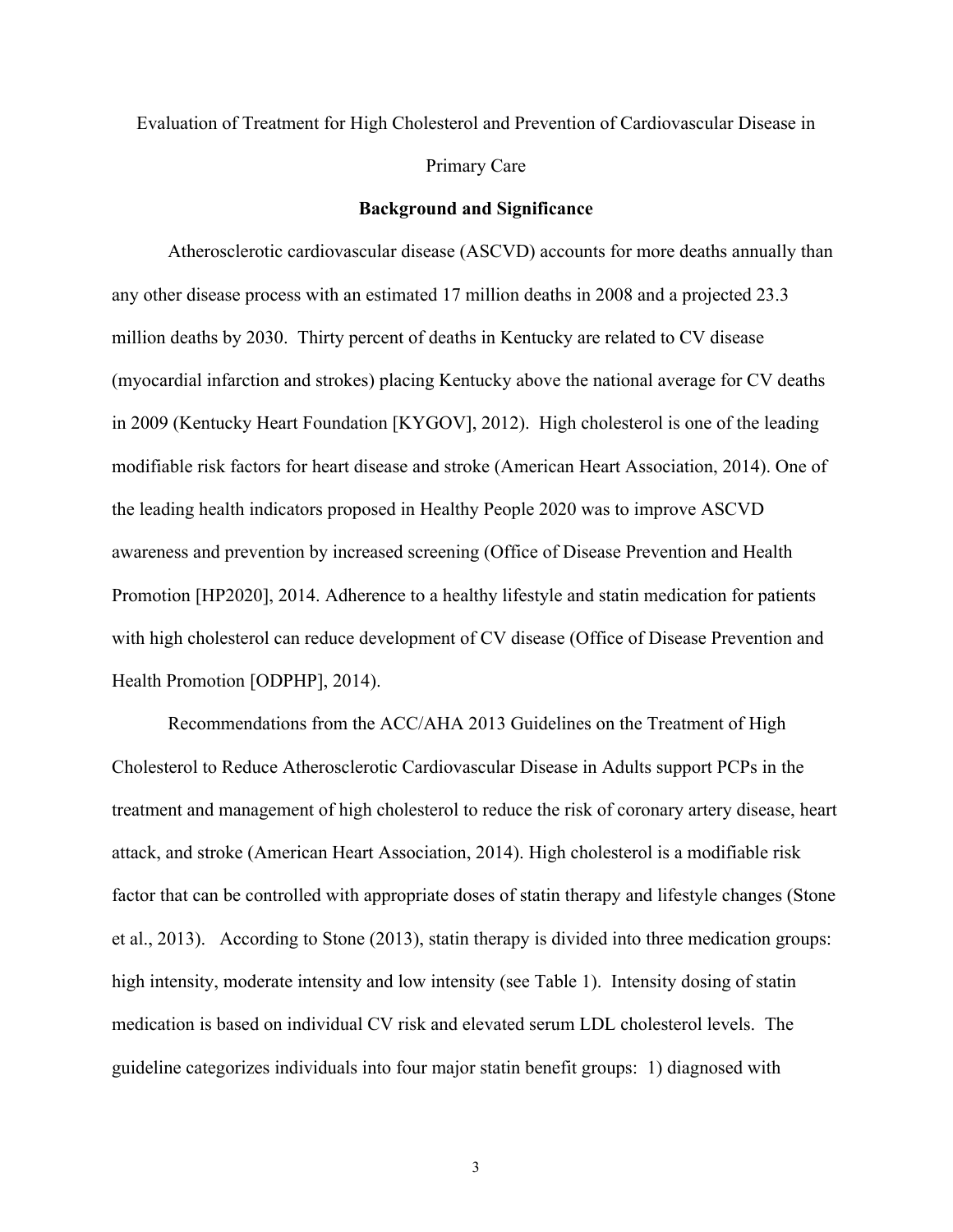ASCVD, 2) primary elevation of LDL-c >190, 3) diabetes age 40-75 with LDLc 70-189, and 4) no ASCVD or DM and LDLc 70-189.

Recommendations for cholesterol treatment prior to the 2013 guidelines focused on treating high cholesterol with statin therapy and decreasing serum cholesterol numbers to a normal range, *treat to target* (Stone et al., 2013). The current 2013 guidelines shift from treatment solely on LDL-c target levels to a focus on reducing LDL-c levels by 30-50% and decreasing the risk of developing ASCVD with statin therapy and lifestyle changes (Sherrod et al., 2015). Historically PCPs have been focused on decreasing serum LDL-c levels with statin therapy. Morris et al. (2014) recommend that providers also focus on decreasing an individual's ASCVD risk estimates with the decrease in LDL-c.

To more accurately guide the PCP in identifying high risk individuals for statin therapy, the ASCVD calculator from the guideline noted as Pooled Cohorts Equations, recommend estimation of 10-year ASCVD risk in both white and black men and women who do not have ASCVD (Stone et al., 2013). The screening goals for primary prevention of CV disease are based on the recommendations of the 2013 AHA/ACC guideline that has been compacted into a onepage algorithm to guide PCPs in cholesterol management (see Figure 1). The ASCVD lifetime risk calculator is based on the Framingham Risk Score (FRS) and used mainly for those individuals categorized into the  $4<sup>th</sup>$  statin benefit group, those aged 40-75 with LDL-c levels of 70-189, no DM, no ASCVD, LDL-c 70-189 (Stone et al., 2013). The guideline objectives are to achieve measurable improvements for individuals with hyperlipidemia, up to a 50% decrease in LDL-c, by maintaining a healthy lifestyle and adhere to the appropriate intensity statin medication therapy (Stone et al., 2013).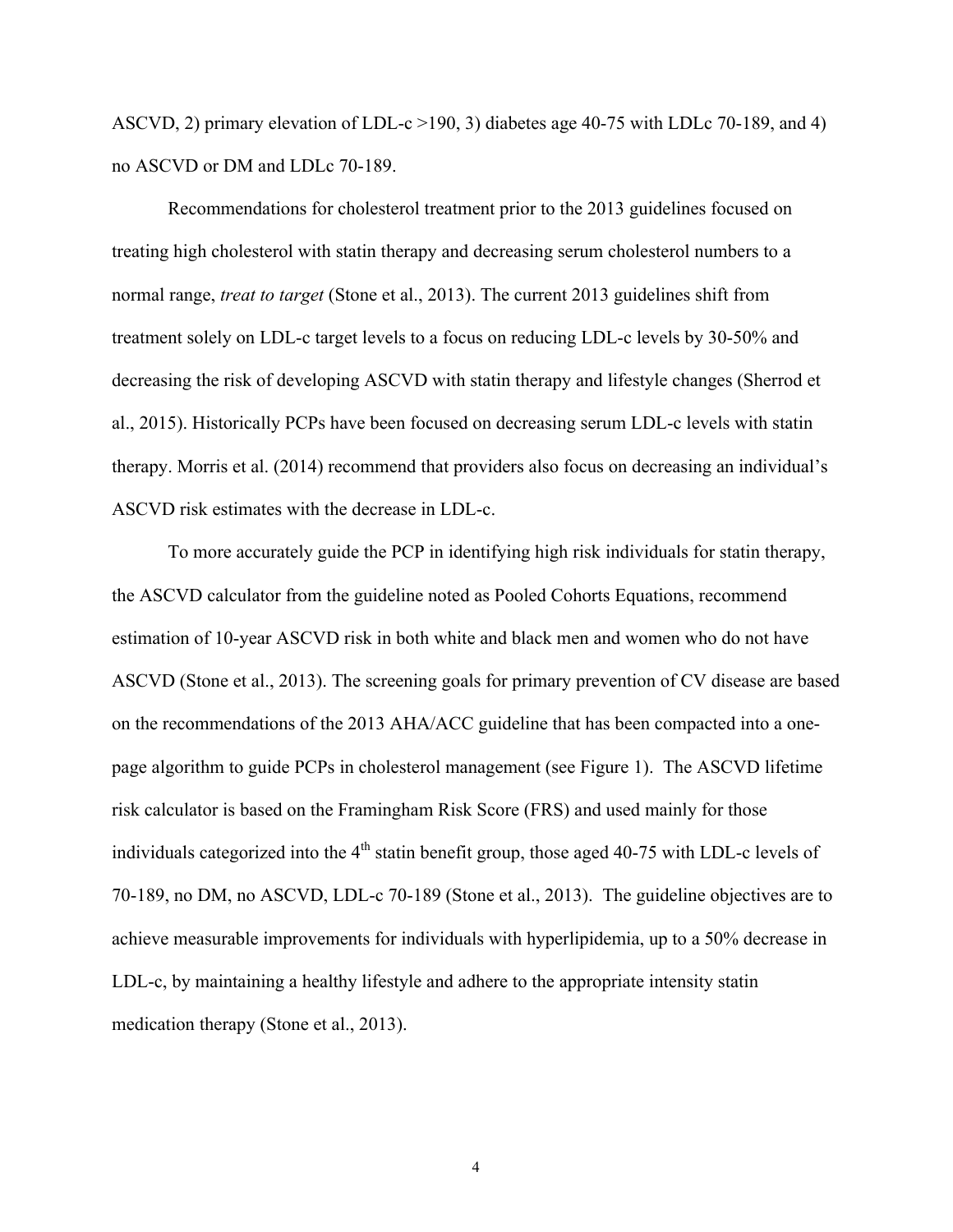#### **Strategies for ASCVD Prevention**

#### **Lifestyle Modifications**

A critical review of the literature found the most effective strategies for primary prevention of ASCVD to be lifestyle changes and statin therapy (Fabregas et al., 2014; Lopez-Jimenez et al., 2014; McMonnachie et al., 2014; Morris, Ballantyne, Birtcher, Dunn, & Urbina, 2014; Persell, Lloyd-Jones, Frieseman, Cooper, & Baker, 2013; Sekaran, Sussman, Xu, & Hayword, 2013; Stone et al., 2013). ASCVD is a national healthcare problem where obesity, diabetes, hypertension, and hyperlipidemia are major contributing factors (Fabregas et al., 2014). Lifestyle changes such as exercise, diet, and medication adherence are effective prevention steps for ASCVD. Diet modifications that lower LDL-c consist of fruits, vegetables, low fat dairy, and lean meat products (Sherrod, Sherrod, & Cheek, 2015). Daily cardiovascular exercise for more than 40 minutes and maintaining a BMI<24 are recommended (Stone et al., 2013). For treatment of familial hyperlipidemia high intensity statin therapy and lifestyle modifications were found to be the most significant factor in preventative treatment (Broekhuizen et al., 2012).

#### **ASCVD Risk Estimate**

The 2013 AHA/ACC guideline recommends the use of the 10-year ASCVD risk calculator when prescribing statin therapy (Stone et al., 2013). The guideline encompasses several ranges of cholesterol management based on the age and estimated risk calculation of the patient by targeting patients with known ASCVD. The use of this calculator has been shown to improve prescribing accuracy for providers and decrease discrepancies in estimating the appropriate statin dose based on the estimated risk percentage (Sekaran et al., 2013). A patient with 10-year cardiovascular risk >7.5% and elevated LDL-c cholesterol should receive a high intensity statin medication (Stone et al., 2013). Studies supporting the use of a 10-year risk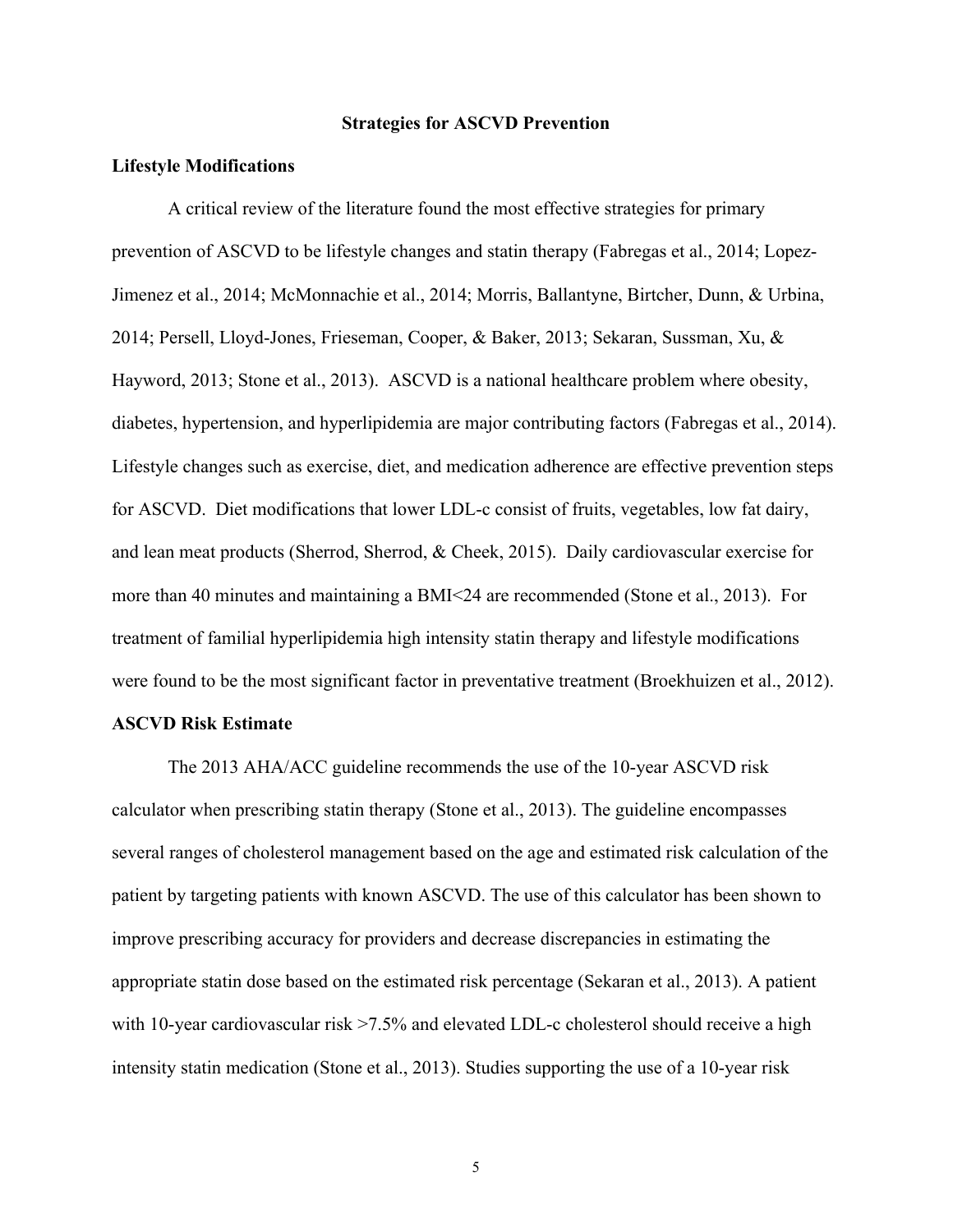calculator reported significant differences in PCPs treatment for statin therapy; using the risk calculator significantly increased prescribing strategies in high-risk individual and decreased prescribing strategies in low risk cases (Sekaran et al., 2013).

#### **Statin Therapy**

Overall nearly one-third of global mortality is attributed to ASCVD, however, lipidlowering therapy with statin medications has been shown to decrease LDL-c by 55% (Lardizabal & Deedwana, 2011). The reduction in LDL-c and improvement in elevated lipids associated with stain therapy has been shown to substantially reduce mild and moderate coronary artery lesions developed from plaque ruptures resulting in myocardial events (Lardizabal & Deedwana, 2011). Decrease in arterial plaque size after statin treatment has resulted in significant improvement in patient outcomes after statin treatment (Tian et al., 2012). Statin therapy has shown a significant clinical benefit in lipid lowering therapy in primary prevention ASCVD in numerous randomized controlled trials and a decrease in mortality rates between 1-5% (Lewis, 2011)

Long-term statin therapy, greater than five years, has shown benefit by reducing ASCVD events such as myocardial infarction, stroke, and heart failure (McMonnachie et al., 2014). A reduction of first hospital admission for an ASCVD event and recurrent events were substantially reduced with appropriate statin treatment (McMonnachie et al., 2014). A recent study by McConnachie (2014) found significant improvements in decreasing length of stay (LOS) and quality-adjusted life years (QALY) in patients who had been on statin therapy longer than five years. High intensity statin therapy resulted in decreased hospital length of stay (LOS), however the PCPs did not always calculate cardiovascular risk estimation and utilization of statin therapy did not always follow recommendation guidelines (McMonnachie et al., 2014).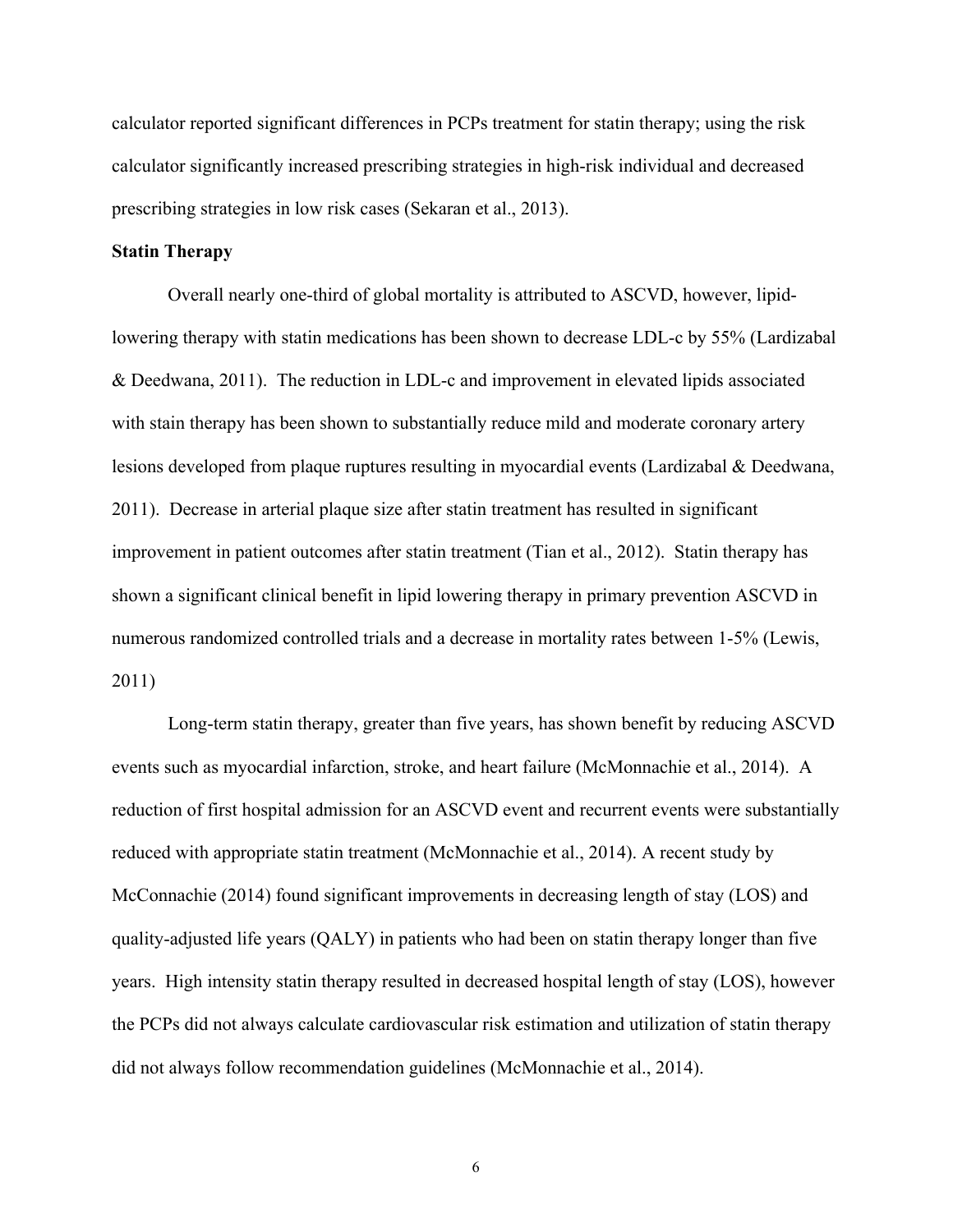#### **Education on ASCVD Risk**

To guide evidence based treatment, a 10-year ASCVD risk calculator was shown to be an effective tool for primary care practitioners in accurate dosing of statin therapy and an educational tool for patients with a  $>7.5\%$  lifetime risk for an ASCVD event (Allen, Garrison,  $\&$ McCormack, 2014; Krones et al., 2008; Morris, Ballantyne, Birtcher, Dunn, & Urbina, 2014; Sekaran, Sussman, Xu, & Hayword, 2013;). The10-year CV risk calculator may also be utilized to expand provider documentation in the electronic medical record systems as a tool for screening ASCVD risk, education on individual risk, and promote accurate calculation for statin medication therapy (Sekaran et al., 2013). Education by motivational interviewing also has been used to increased accuracy in proper prescribing of statin therapy by PCPs and primary prevention screening by PCPs (Persell et al., 2013).

#### **Purpose**

The purpose of this project was to evaluate current practices among PCPs in the NMA clinics related to treatment of high cholesterol with statin therapy. Based on the 2013 ACC/AHA guideline recommendations for treatment of high cholesterol, screening methods for primary prevention are to include screening for cardiovascular risk factors, lifetime 10-year ASCVD risk for a cardiovascular event, and statin therapy (Stone et al., 2013). Review of these factors will help facilitate providers in reaching medical statin therapy goals and current screening processes for hyperlipidemia. Evaluation of the current hyperlipidemia practices can provide Norton Healthcare baseline quality improvement data for future studies in primary prevention of ASCVD in Kentucky.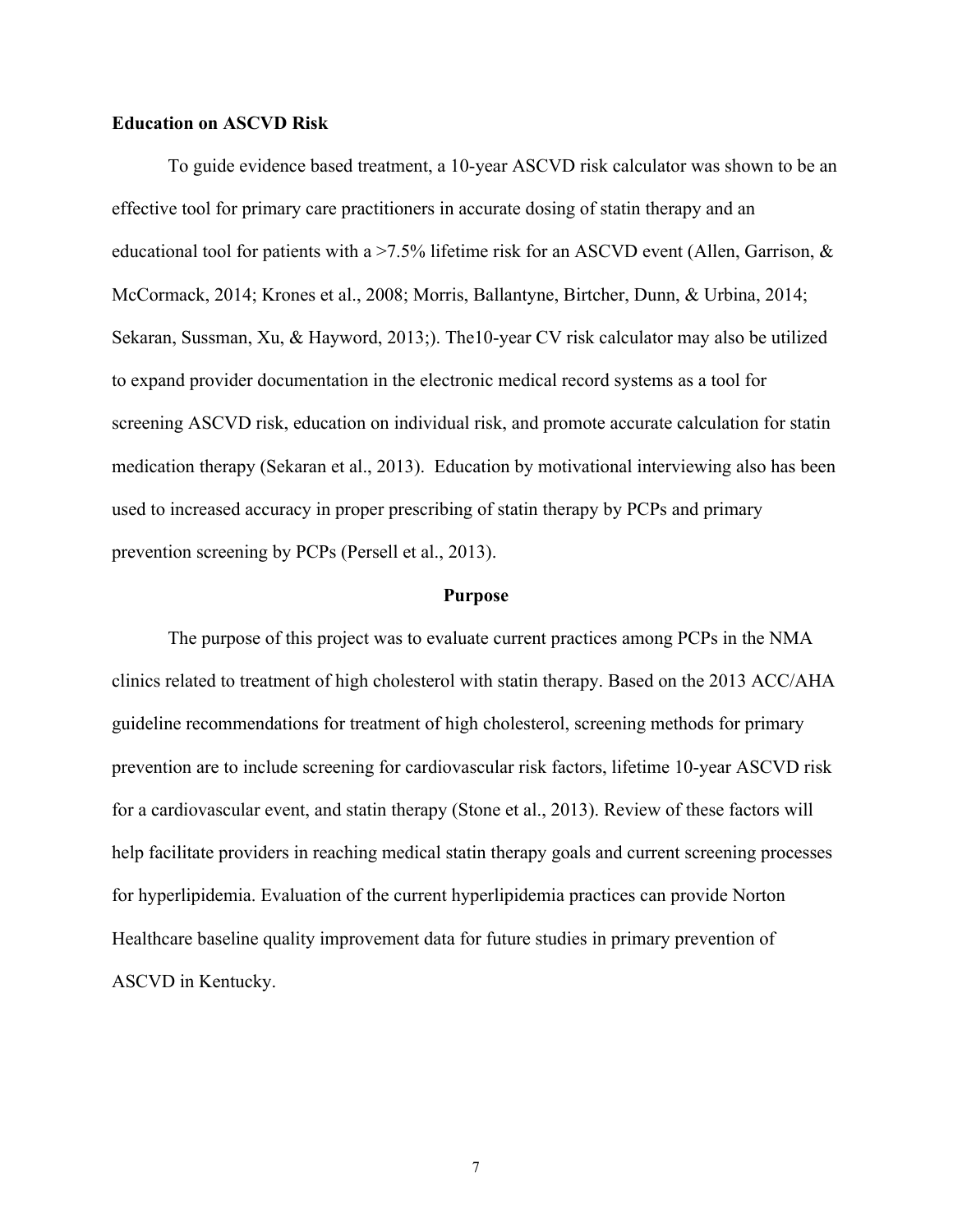#### **Methods**

#### **Design**

A descriptive study utilizing a retrospective chart review of 300 patients assessed the current practices of NMA clinic PCPs on prescribing statin therapy medication and documentation of ASCVD risk. Patients included in this review were between the age of 21 and 75 and diagnosed with ICD9 and ICD10 codes for high cholesterol, hyperlipidemia, or dyslipidemia. The charts were reviewed for serum total cholesterol and LDL-c levels, statin medication and dosage prescribed, categorized as moderate or high intensity statin, and documentation of cardiovascular risk from 2014, 2015, and 2016. Patients with high cholesterol and a diagnosis of diabetes mellitus (DM) were excluded in the review because they have risk factors similar to those in the secondary prevention group. The chart review was conducted from the EPIC electronic medical record system (EMS). IRB approval was obtained through University of Kentucky and Norton Healthcare.

#### **Sample**

For this retrospective chart audit review two of the four statin target groups from the guideline were used. In order to focus on primary prevention of CV disease, patients diagnosed with ASCVD were excluded. The two groups were selected because they focused on primary prevention and received a Grade A or B recommendation for practice from National Heart, Lung, and Blood Institute (Stone et al., 2013). The three areas are:

A. For >21 years with LDLc >190

1. High intensity statin therapy (B)

2. Highest does statin tolerated for those with intolerance to high intensity (B)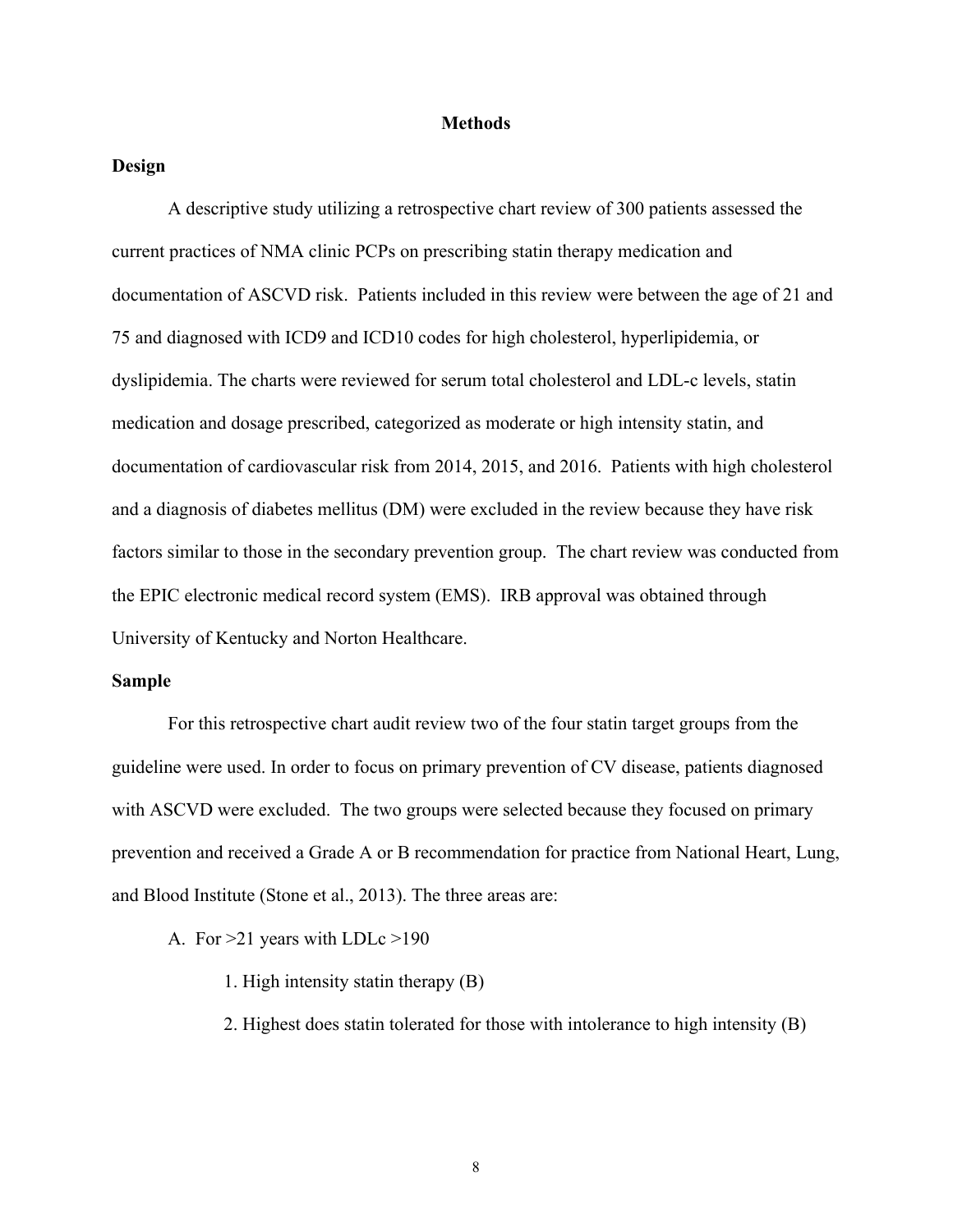B. For 40-75, no DM and LDLc 70-189 and CV risk >7.5%

1. Moderate to high intensity statin (A; Stone et al., 2013)

#### **Data Collection**

One hundred patients from each year (2014-2016) were randomly selected and pertinent information from each chart was logged into an chart audit tool (see Appendix A) and include the following variables, age, sex, race, ethnicity, BMI, serum total cholesterol, LDL-c, CV risk, CV event, statin medication and dosage, DM, and contraindications to statin medications. The statin medication prescribed was included as well as an indicator variable, categorized as moderate or high intensity statin therapy based on the 2013 guidelines (see Appendix B).

There were three areas of the chart that were reviewed for documentation of ASCVD risk 1) the subjective area (history of present illness), 2) the plan, and 3) the visit summary. ASCVD risk was defined as PCP-documented patient education on the effects of high cholesterol or ASCVD or calculation and documentation of lifetime 10-year ASCVD risk estimate percentage. Patients with a CV event (MI, stroke, or CAD) were excluded from the analysis because they were categorized as secondary prevention candidates.

#### **Data Analysis**

Data was analyzed using the IBM Statistical Package for the Social Sciences (SPSS) v 22 software. Descriptive statistics were used to summarize patient demographics, CV risk documentation, and the adherence to prescribed statin therapy by PCPs to 2013 guideline recommendations.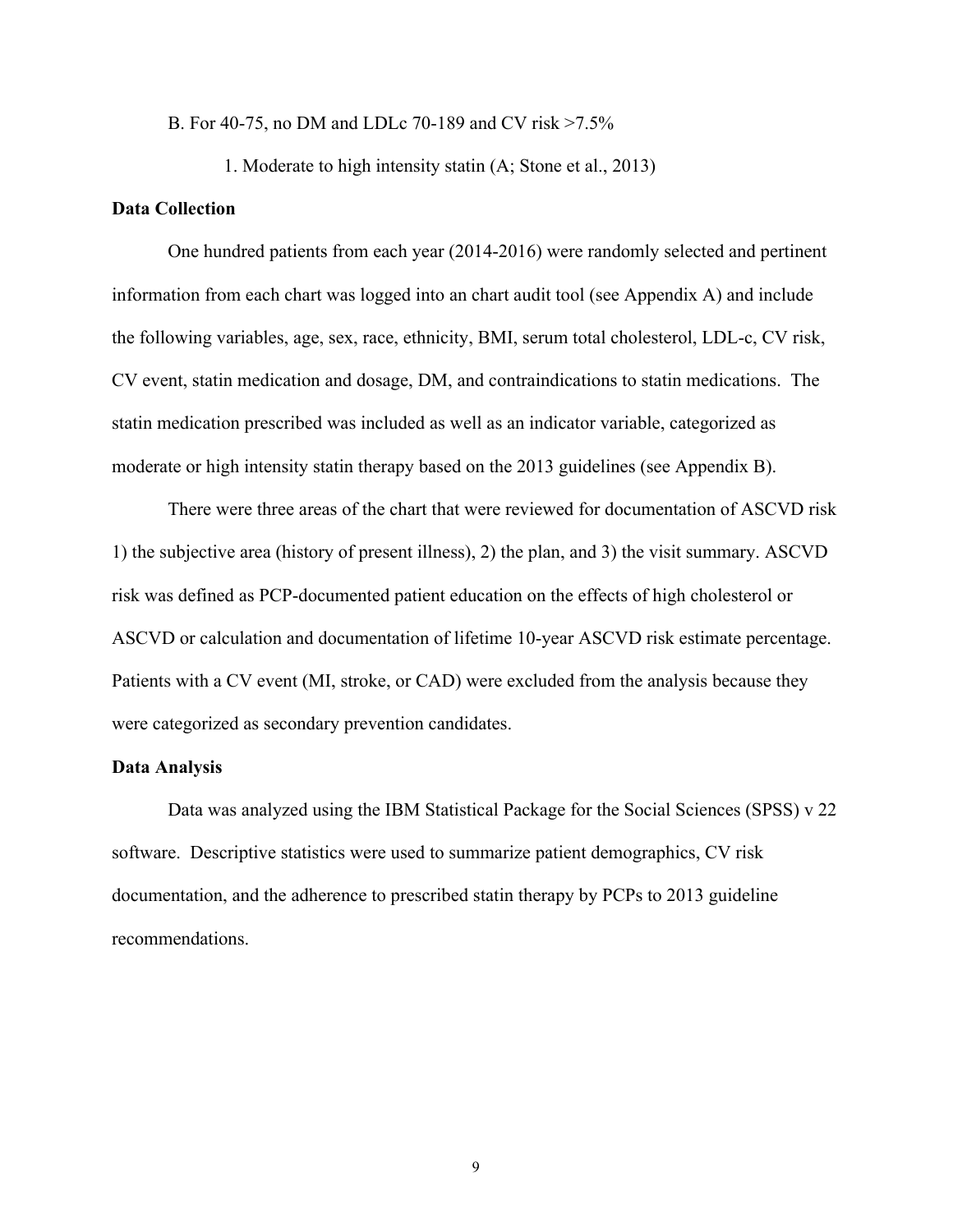#### **Results**

Of the patients reviewed, 203 of the 300 met the inclusion criteria for this review whereas 92 were either >75years of age, did not have a serum LDL-c recorded, and 5 had contraindications to statin therapy. The population sample was mostly Caucasian (90.6%) with 9.4% listed as other. The mean age of the patients was 57.9, with the youngest at 22 years and the max age of 70. This was a mostly obese population with the mean BMI of 31.6 that ranged from 19-54 (see Table 2).

Across all three hyperlipidemia categories, three-quarters (76%) of patients were on statin therapy. The percentage of patients that were on the correct statin therapy based on the 2013 guideline was 64% and 36% of the hyperlipidemia patients were not receiving the appropriate statin therapy. Eighty-two percent of the patients reviewed did not have documentation of cardiovascular risk factors such as hypertension, smoking, elevated BMI, or DM on the plan or visit summary and none of the charts reviewed had documentation for lifetime 10-year cardiovascular risk % estimate.

Of the 203 patients reviewed 7 were in the high-risk category, 119 were in the moderate risk category, and 74 were diabetic. Of the seven in the high-risk category, having an LDL-c >190mg/dL, six of them (85%) were prescribed the appropriate high intensity. Notably, of the 119 patients in the moderate risk category (without DM or CVD and LDLc between 70-189), 47 (35%) were not receiving statin medication (see Table 3). According to the 2013 guidelines an ASCVD risk estimate be calculated to accurately dose statin therapy for patients in the moderate risk category. None of the moderate risk category patients had ASCVD risk calculation.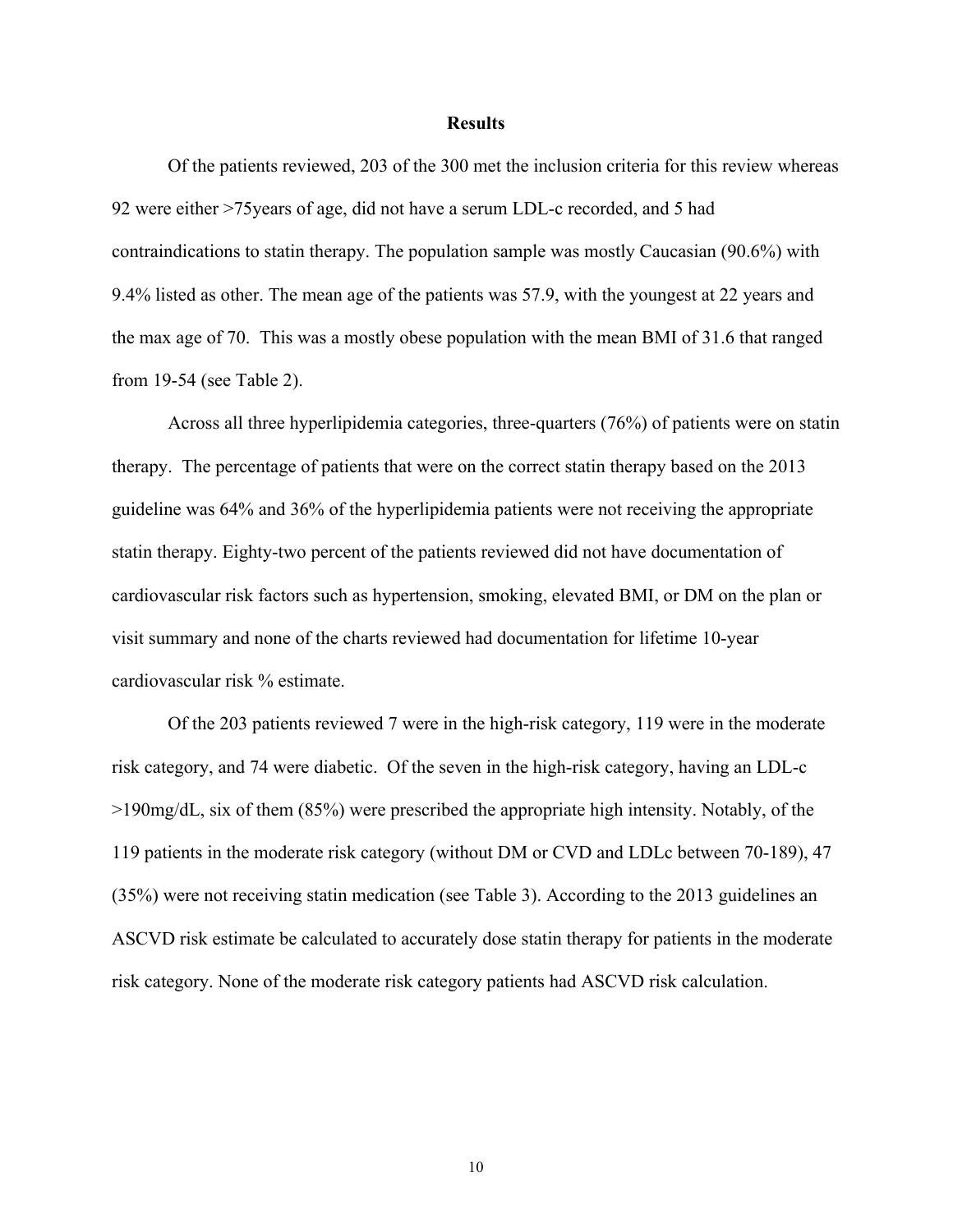#### **Discussion**

According to the results of this review 36% of patients with high cholesterol are not receiving the recommended statin therapy supported by the 2013-guideline recommendations (see Table 3). This chart review showed that 82% of the time ASCVD risk factors such as family history of heart disease, hypertension, BMI, and smoking were not documented in the SOAP notes and no 10-year CV risk estimate was documented for any patient in the evaluation of statin therapy prescribing. Evidence has shown improved accuracy by PCPs in statin prescribing in each focus area (high risk and moderate risk) with the use of the ASCVD risk estimation (Stone et al., 2013).

Six out of seven patients  $(86%)$  in the high-risk group (LDL-c $>190$ ) were on the correct type and dosage of a high intensity statin medication. The guideline clearly states all high-risk category patients need high intensity statin therapy, regardless of ASCVD risk estimate (Stone et al., 2013) unless there is intolerance of statin medications such as muscle pain, elevated liver enzymes, or allergic reactions (Stone et al., 2013). Although no documentation of these negative effects were not noted in this chart, not all education or discussion at a patient visit is included in the visit documentation.

Among the moderate risk group (LDL-c 70-189) only 60.5% were receiving statin therapy. The most concerning result from this study is the moderate risk patient category, where 39.5% were not receiving any statin therapy and no ASCVD risk estimate was calculated as recommended in the 2013 guidelines. Despite recent publications on the ASCVD risk factors and risk estimation for patients with high cholesterol, there are an inadequate number of patients receiving appropriate standard lipid lowering therapy across the primary care setting (Morris et al., 2014). Factors contributing to this gap in delivering evidence based care include confusion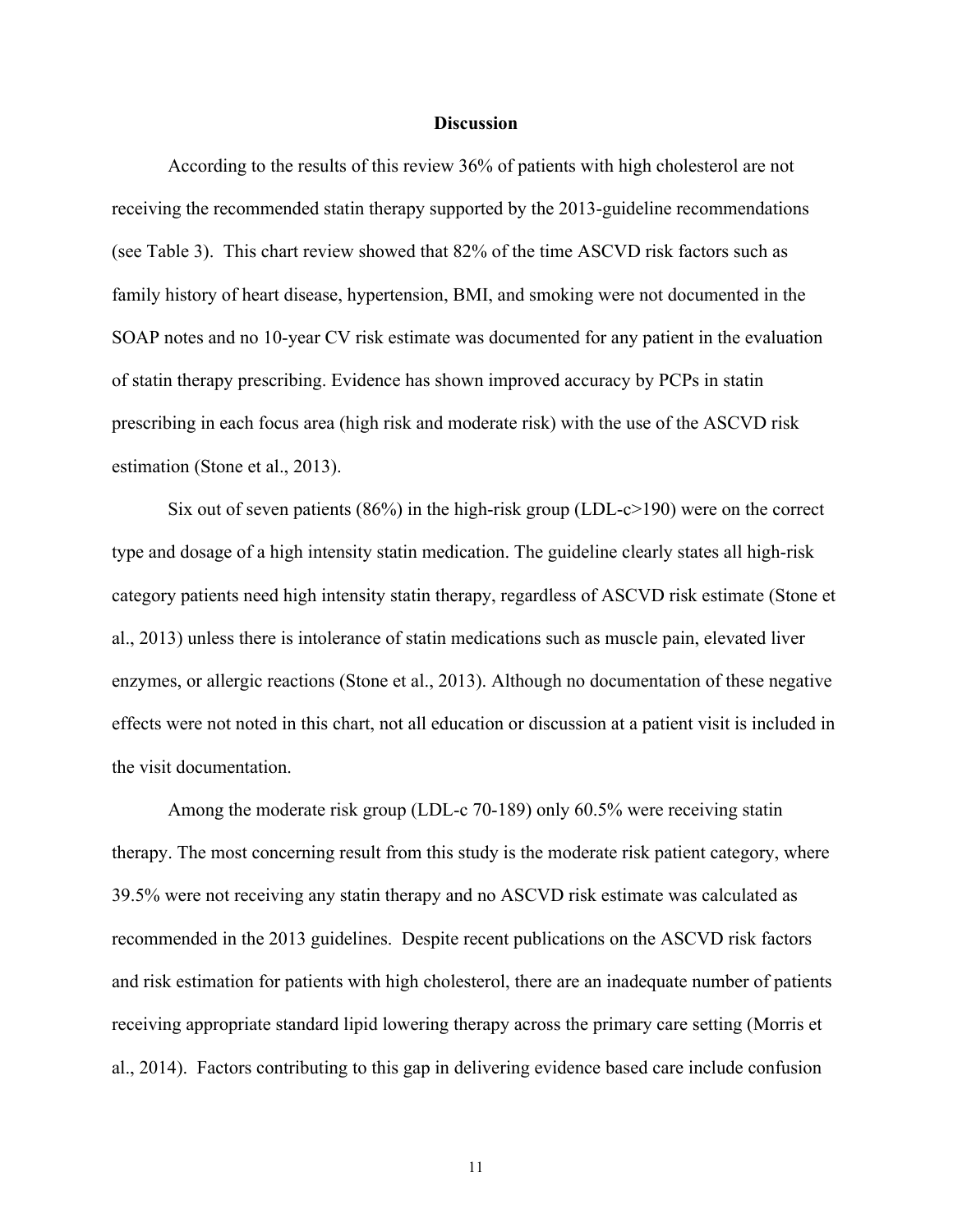in guideline implementation for lipid management and lack of LDL-c related risk estimation by providers (Morris et al., 2014).

If providers consistently followed the clinical practice guidelines, evidence suggests that the effect would show a 30-50 % decrease in LDL-c and a comparable decrease in total cholesterol levels (Stone et al., 2013). For each 39mg/dL reduction in LDL-c with statin therapy ASCVD risk decreases 20% (Sherrod et al., 2015). Notably, with a 30-50% decrease LDL-c the 10-year ASCVD estimated risk with a risk calculator would show a comparable decrease of 30- 50% in lifetime risk. For patients with high cholesterol the documentation of the 10-year ASCVD risk estimate could be compared at each visit for improvements in lifestyle behaviors and medical adherence (Sherrod et al., 2015).

Norton Medical Associates providers are not currently documenting CVD risk calculation, however, with implementation of an ASDVD risk calculator in the EMR documentation could be more consistent. For example, Allen and colleagues (2013) found that only 22%-48% of PCPs regularly use risk assessment tools to determine ASCVD risk for patients with high cholesterol (Allen et al., 2013). PCPs subjective estimation of risk without use of a risk calculator is found to be congruent with risk estimation with a calculator approximately 60% of the time (Allen et al., 2013). This reflects the evidence found in this chart review where 60.5% of the patients are receiving the correct statin dosage but 39.5% are not.

Documentation of the risk estimate for Norton PCPs could not only improve statin prescribing and decrease CV risk for the 39.5% of the patients in the clinical area not receiving the appropriate statin therapy but could increase patient outcome measures between visits and interdisciplinary teams. Documentation of the lifetime risk in the EMR allows PCPs an opportunity to initiate education and monitor patient outcomes at each visit. Acceptance and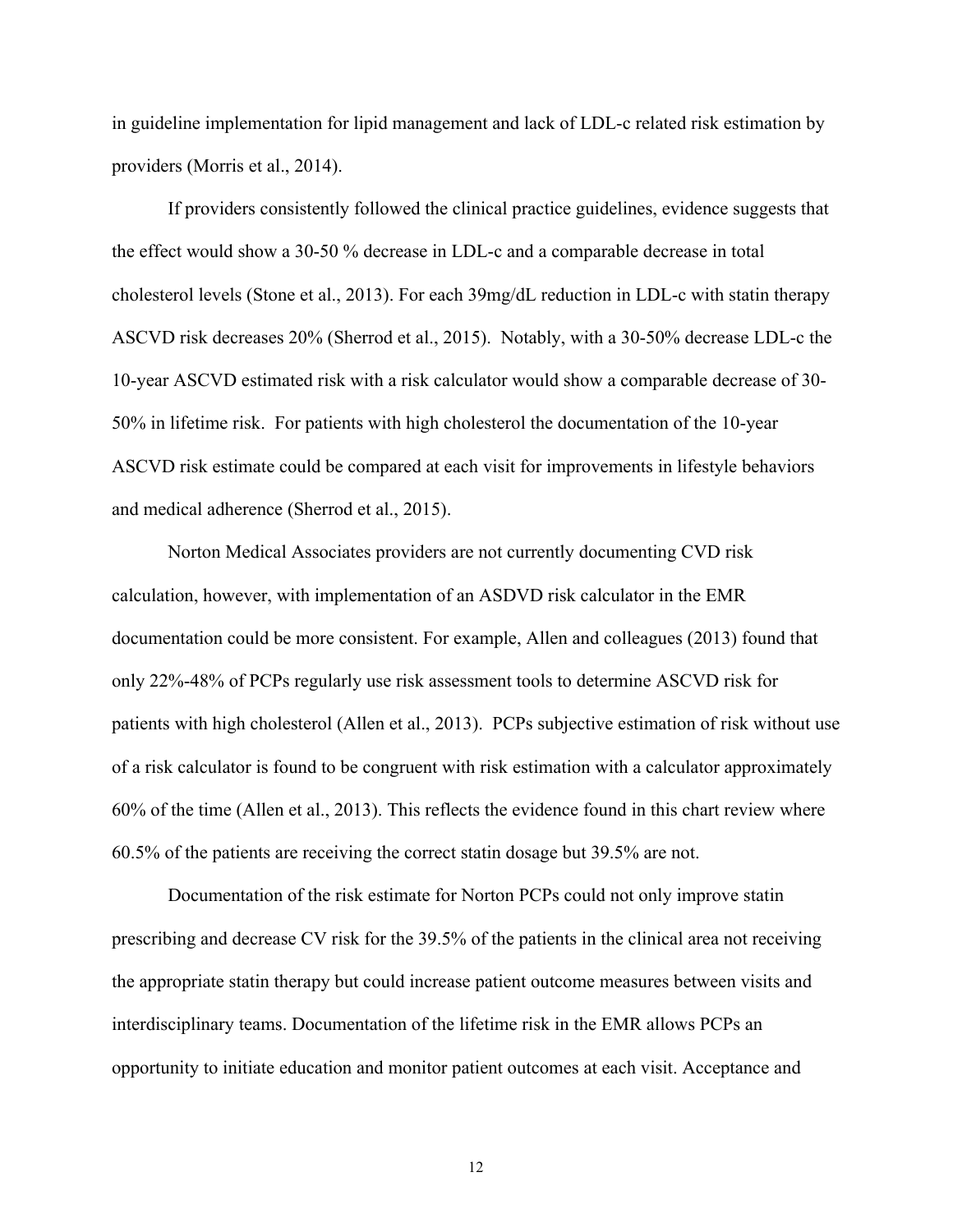adaptation of the clinical guidelines in practice is essential to the evaluation and treatment of hyperlipidemia and the appropriate statin medication (Parker et al., 2008).

Evidence supports using a 10-year risk calculator as a starting point for PCP and patient dialogue (Martin et al., 2015) Use of the ASCVD risk assessment between clinician and patient has been shown as an interventional tool to initiate and encourage discussions for patient lifestyle changes (Martin et al., 2015). Patient education about ASCVD risk and primary prevention using a 10-year CV calculator by PCPs has been shown to improve prescribing accuracy for PCPs for statin medications (Fabregas et al., 2014). ASCVD risk assessment in primary care and patient education can lead to an increase in patients adherence to medication therapy and lifestyle changes (Persell et al., 2013).

#### **Barriers to Implementation**

Potential barriers for PCPs for complete application of the new guidelines recommendation into their practice include, delayed adaptation of the new recommendations, time constraints, and the complexity of the guideline (Martin et al., 2015; Parker et al., 2008). High intensity statin therapy is associated with more frequent side effects and PCPs are less likely to initially prescribe high intensity statin therapy for the patients in the high-risk group, LDL-c >190 (Ahn et al., 2016). Fear of side effects such as myalgias and rhabdomyolysis, decrease patient adherence with statin therapy and prevent high intensity statin prescribing by PCPs (Virani et al., 2014). Notably, some physicians delay treatment with statin therapy, in the moderate risk group, to allow patients time to make lifestyle modification changes first to decrease cholesterol (Ahn et al., 2016). In order for screening methods to be effective for primary prevention of ASCVD, therapeutic interventions with statin medications must be initiated as early treatment (Ahn et al., 2016).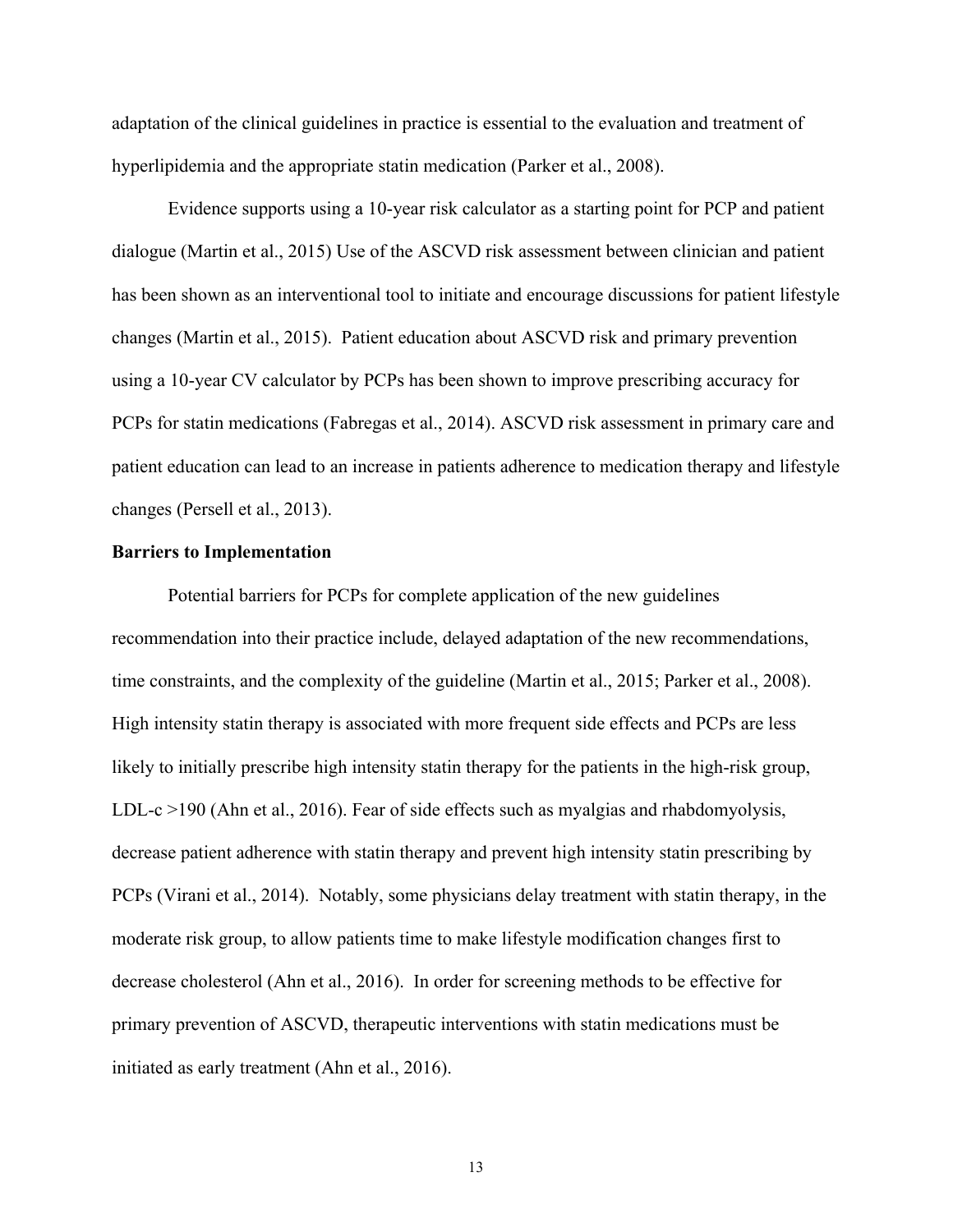Variability in the use of different styles of risk calculators has been established in the literature. Recent studies have shown limitations in accuracy and fluctuation of risk percentage calculation of ASCVD risk based on the type of risk calculator selected and the epidemiology of the patient population (Allen et al., 2013). The margin of error for risk calculators is low and inconsistency is due to differing databases, combinations of ASCVD end points and mathematical algorithms for individual databases (Allen et al., 2013). Most of the absolute risk estimate variability was in the high-risk ASCVD patients over 65 years of age. Organizational selection of a risk calculator should reflect characteristics of the patient population.

Recent studies show that most PCPs agreed on the outcomes from the Framingham Risk Calculator (FRC) 90% of the time (Allen et al., 2013). The 2013 guideline Pooled Cohorts supports an ASCVD calculator, which is based on the FRC (Stone et al., 2013). Notably, PCP barriers to the implementation of risk calculation were time, the sense of over simplification with the risk tools, and an ability to predict risk subjectively (Allen et al., 2013). However, research has shown that 40% of PCPs struggle to accurately estimate absolute risk without use of risk estimation tools (Allen et al., 2013).

#### **Limitations**

One reason for the lack of documentation of risk factors could be because use of the ASCVD calculator by PCPs for risk estimate and assessment could be occurring for NMA clinics at each visit but not documented in the EMR. Also documentation of these risk factors could have been in previous chart occurrences and reviewed by the provider at the time of the visit. There was an increase in documentation of education on high cholesterol and ASCVD risk from the review of charts in 2014 compared to 2016; Zero in 2014 and 10 in 2016. This improvement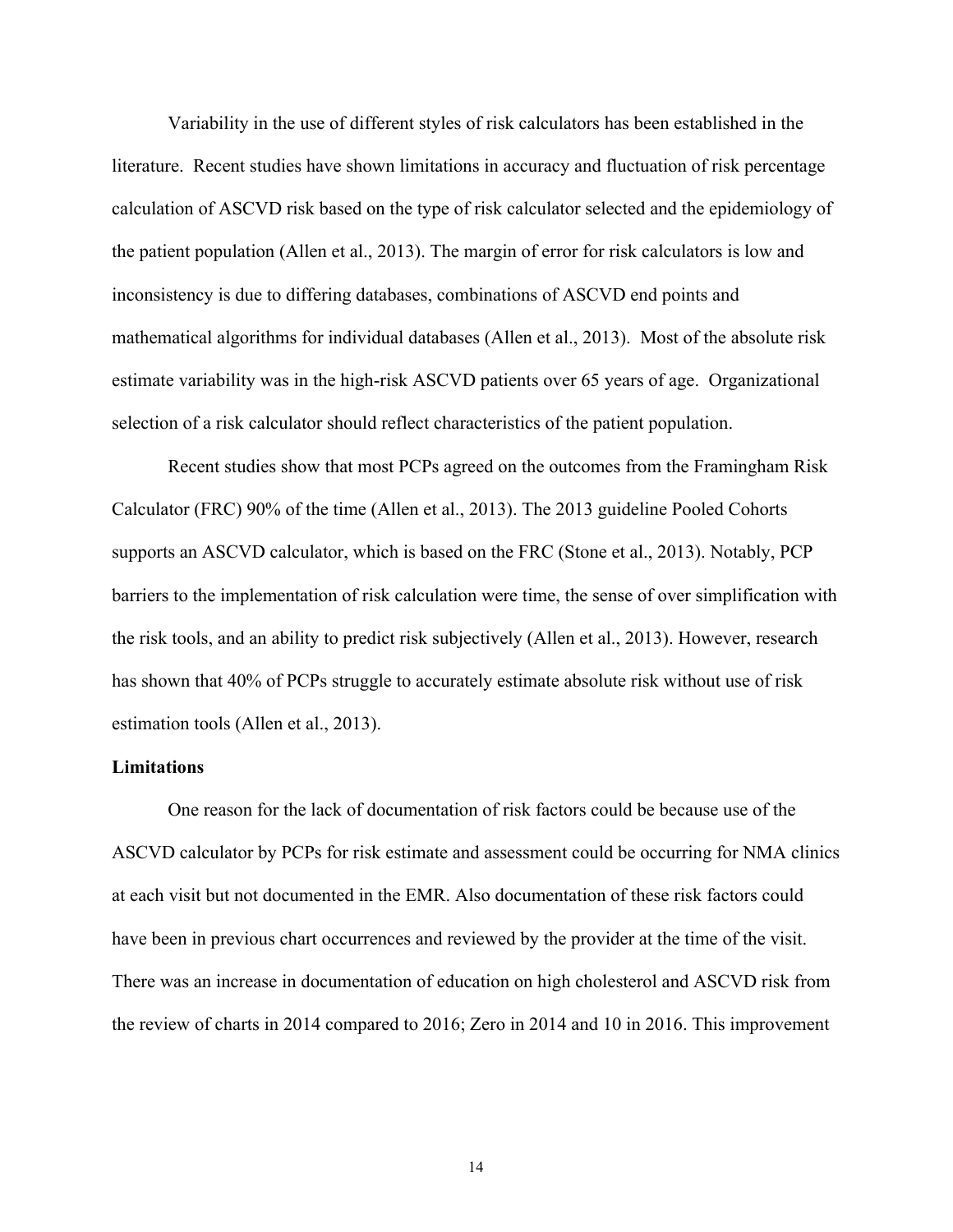could have been a result of increased educational information in the EMR instead of recognition of the 2013 guideline recommendations.

#### **Implications for Practice**

Despite the limitations of this study an important recommendation for this practice site is to implement the ASCVD risk calculator into the EMR. Calculation of ASCVD risk estimation improves PCPs prescribing of statin therapy (Sekaran et al., 2013).

With implementation of the risk calculator in the EMR, estimated risk will be immediately available to the patient and PCP. The calculator will also assist the PCPs in the education on ASCVD and accurate prescribing of statin therapy. For the moderate risk patient the guidelines recommend statin therapy for patients with a CV risk >7.5% or estimated risk 5- 7.4% (Stone et al., 2013). Quality improvement monitoring for the documentation of estimated lifetime risk in the patients chart is one way to evaluate adherence of provider participation with the risk calculation and medication prescribing.

Evaluation of current hyperlipidemia reduction practices in the NMA clinics can assist providers in reaching medical therapy goals and improving patient education on cardiovascular risk. Strategies to improve the accuracy of statin prescribing could be developed by auto calculation and flagging ASCVD risk in the EMR. The calculator has been shown to improve statin prescribing accuracy by providers for patient with high cholesterol (Persell et al., 2013). Use of the calculator as a primary prevention tool has been shown as a starting point for provider-patient education about estimated life risk and changes in lifestyle habits to promote a healthy lifestyle (Martin et al., 2015).

ASCVD risk estimation provides the PCP with individual patient risk and visual aids can improve patient understanding and satisfaction (Martin et al., 2015). Documented risk at each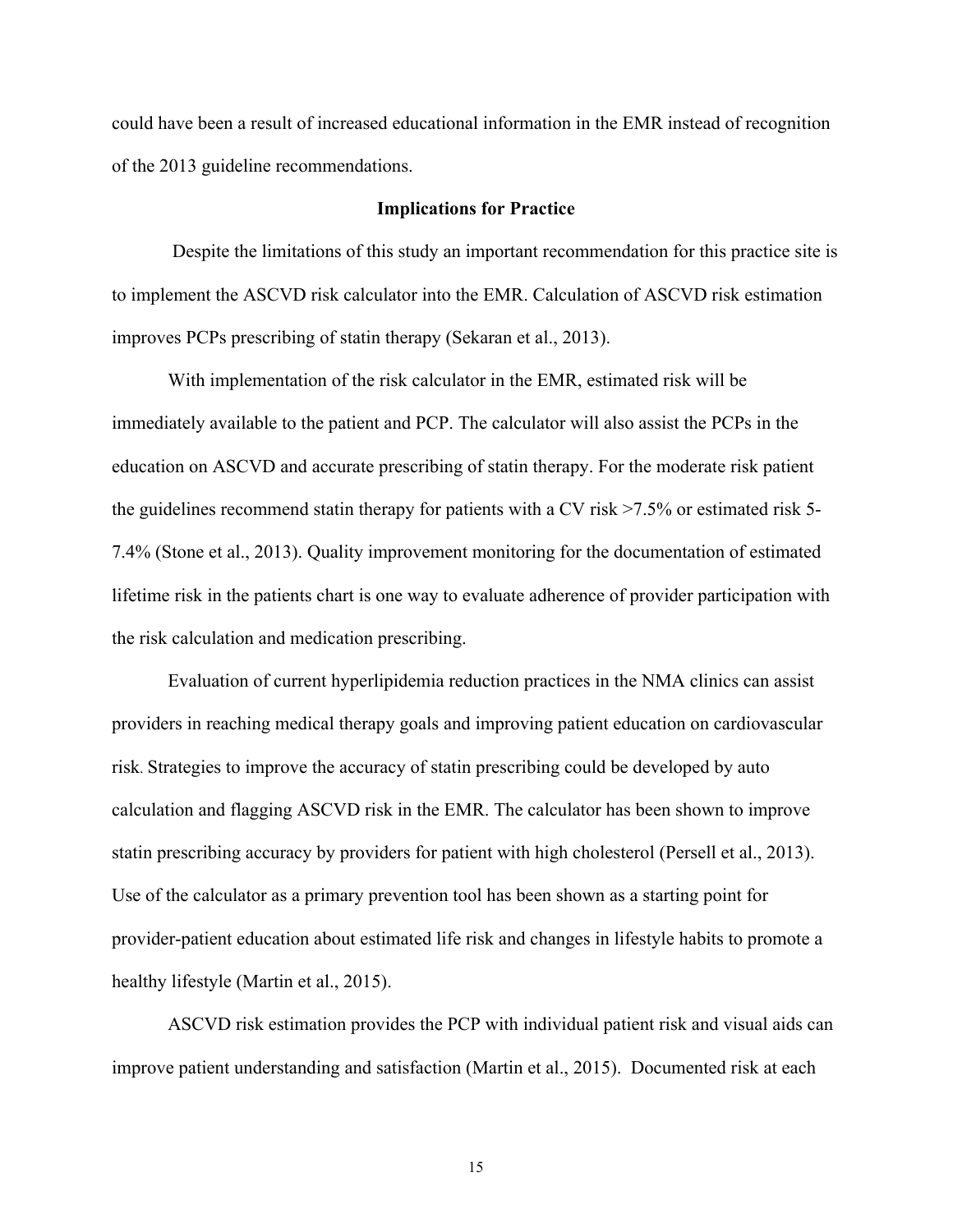visit can be graphically projected in the patients chart to be used as evaluation of progress or regression by the patient and the provider. The EMR system optimizes opportunity for patient and provider communication by personalization of information and dispersing educational information (Fabregas et al., 2014). Currently in the Norton system the EMR is used to present graphical data showing changes in BMI, blood pressure, hemoglobin A1C, and cholesterol. Use of this graphical system to show 10-year ASCVD risk could be useful to the PCP and the patient to improve education and statin adherence. Use of the EMR for messaging patients about their ASCVD risk has shown to improve lipid-lowering prescribing of statin medications (Persell et al., 2013).

Auto calculation of 10-year ASCVD risk estimation at each patient visit in the EMR would allow PCPs quicker access to patient risk and comparison of patient outcomes. The risk estimation can be auto calculated and located in the subjective section of the chart in order for PCPs easily identify patients at high risk and to initiate discussion for plan of care. With EMR availability, the automation of ASCVD risk calculation and education on risk factors at each patient visit could improve ASCVD screening (Cainzos-Achirica, Eissler, Blaha, Blumenthal, & Martin, 2015). Easy access to the risk estimation can improve education on cardiovascular risk and accuracy in statin dosing (Parker et al., 2008).

Basic ASCVD risk estimation with a calculator is an easy starting point to improve accuracy of prescribing statin therapy and education for patients in primary care with hyperlipidemia. Biomarkers, CRP, and noninvasive testing are also key factors in managing treatment for hyperlipidemia and dyslipidemia patients (Stone et al., 2013). Treatment plans must be individualized and more invasive and expensive options are available such as coronary artery calcium imaging (CAC), serum biomarkers, and the use of radiographic imaging such as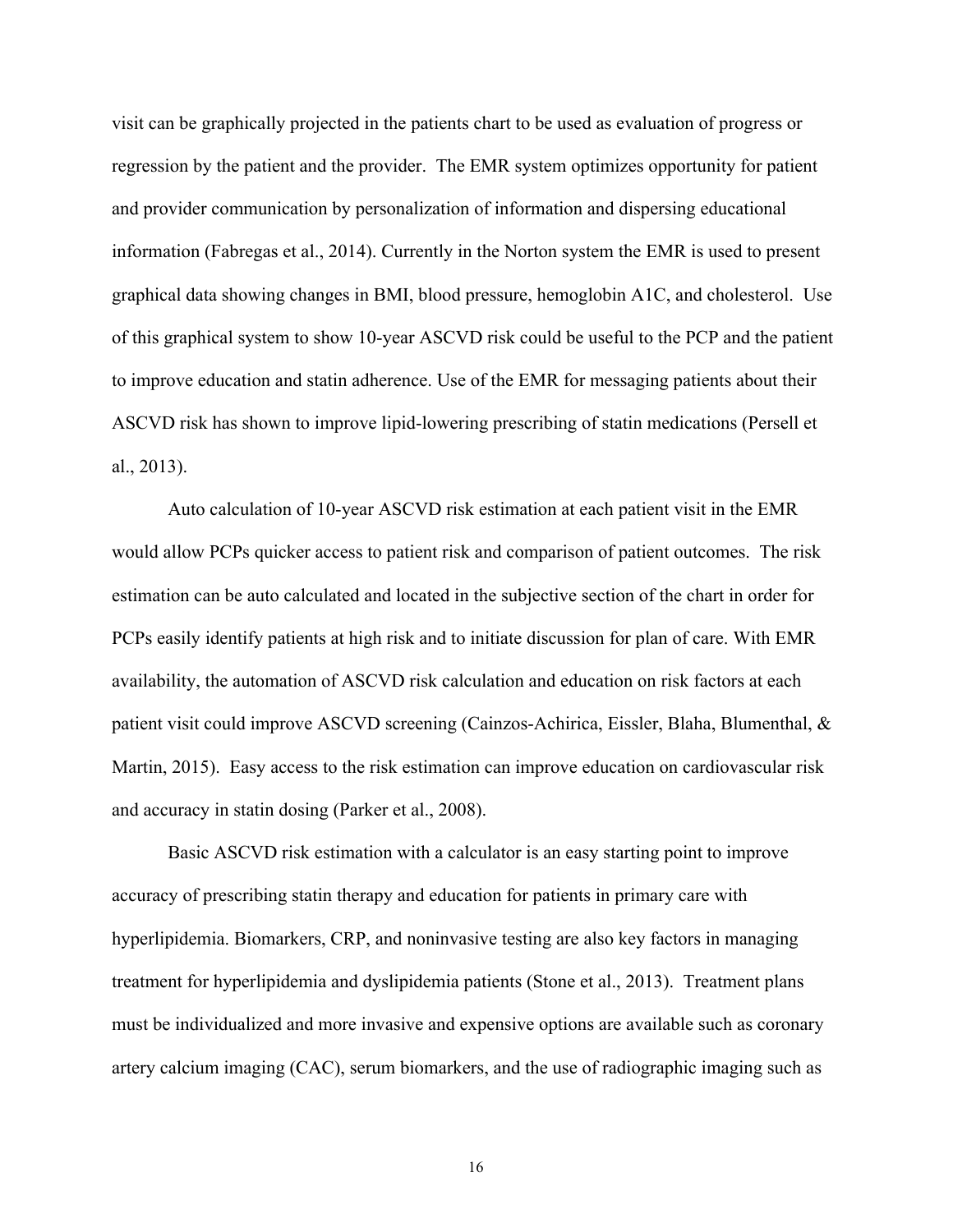computed tomographic scanning (Cainzos-Achirica, Eissler, Blaha, Blumenthal, & Martin, 2015).

#### **Conclusion**

PCPs can use tools from the 2013 ACC/AHA guidelines in practice to improve screening, education, statin therapy prescribing, and to ultimately decrease the risk of CV deaths among patients with high cholesterol. Using a combination of the algorithm from the 2013 guidelines for prescribing statin therapy, 10-year CV risk estimate, and education on lifestyle changes in clinical practice can improve medication accuracy and primary prevention screening in primary care. Implementation of automatic calculation of 10-year risk within the EMR could decrease time barriers, increase ease of accessibility and promote accurate documentation of ASCVD risk.

Introducing the CV risk calculator into primary practice by auto calculation for all patients with the diagnosis of hyperlipidemia in the EMR gives PCPs quick and easy access to risk estimation and graphical visuals for patient education. Documentation of ASCVD in a specified location allows quality improvements in statin prescribing and patient outcomes to be easily accessible in the EMR. Improvement in screening and treatment in primary care based on the recommendations from the 2013 guideline for patients with high cholesterol will ultimately decrease morbidity and mortality in Kentucky.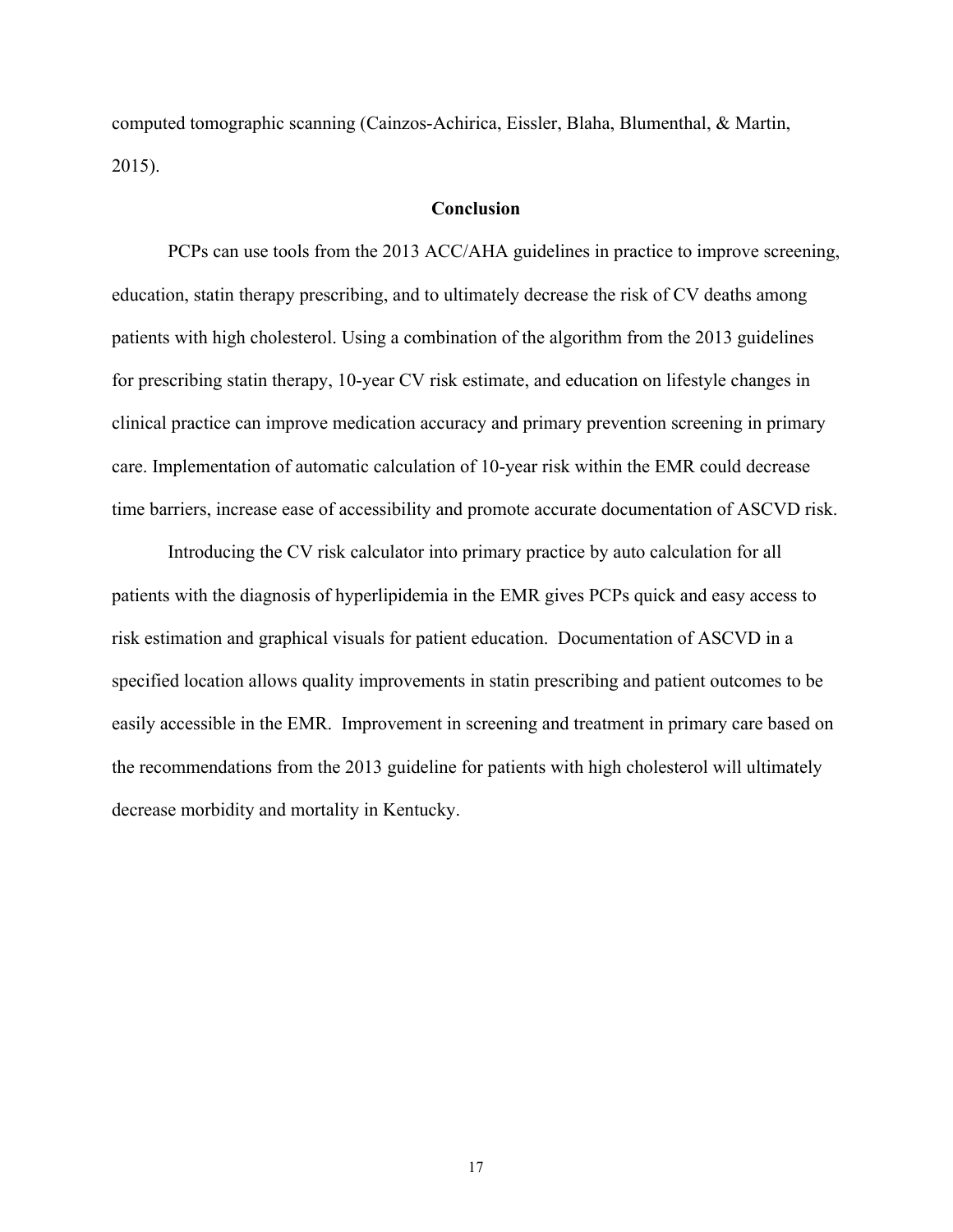#### References

- 2013 prevention guideline tools CV risk calculator. (2013). Retrieved from http://my.americanheart.org/professional/StatementsGuidelines/Prevention-Guidelines UCM 457698 SubHomePage.jsp
- Ahn, E., Shin, D. W., Yang, H. K., Yun, J. M., Chun, S. H., Suh, B., ... Cho, B. (2016). Treatment gap in the National health screening program in Korea: Claim based follow up of statin use for sustained hypercholesterolemia. *Journal of Korean Medical Science*, *30*(9), 1266-1271. http://dx.doi.org/10.3346/jkms2015.30.9.1266
- Allan, M., Nouri, F., Korownyk, C., Kolber, M., Vandermeer, B., & McCormack, J. (2013, March 15). Agreement among cardiovascular disease risk calculators. *Circulation*, 1948- 1955. http://dx.doi.org/10.1161/CIRCULATIONAHA.112.000412
- Allen, G. M., Garrison, S., & McCormack, J. (2014, August). Comparison of cardiovascular disease risk calculators. *Current Opinion Lipidology*, *25*(4), 254-263. http://dx.doi.org/10.1097/mol.0000000000000095
- Brehm, B., Gates, D., Singler, M., Poeppelman, A., Succop, P., & D'Alessio, D. (2007). Prevalence of obesity and cardiovascular risk factors among manufacturing company employees in Kentucky. *American Association of Occupational Health Nurse*, *55*(10), 397-406.
- Broekhuizen, K., Van Poppel, M., Koppes, L. L., Kindt, I., Brug, J., & Van Mechelen, W. (2012). No significant improvement of cardiovascular disease risk indicators by a llfestyle intervention in people with familial hypercholesterolemia compared to usual care: Results of a randomised controlled trial. *BMC Research Notes*, *5*. http://dx.doi.org/10.1186/1756-0500-5-181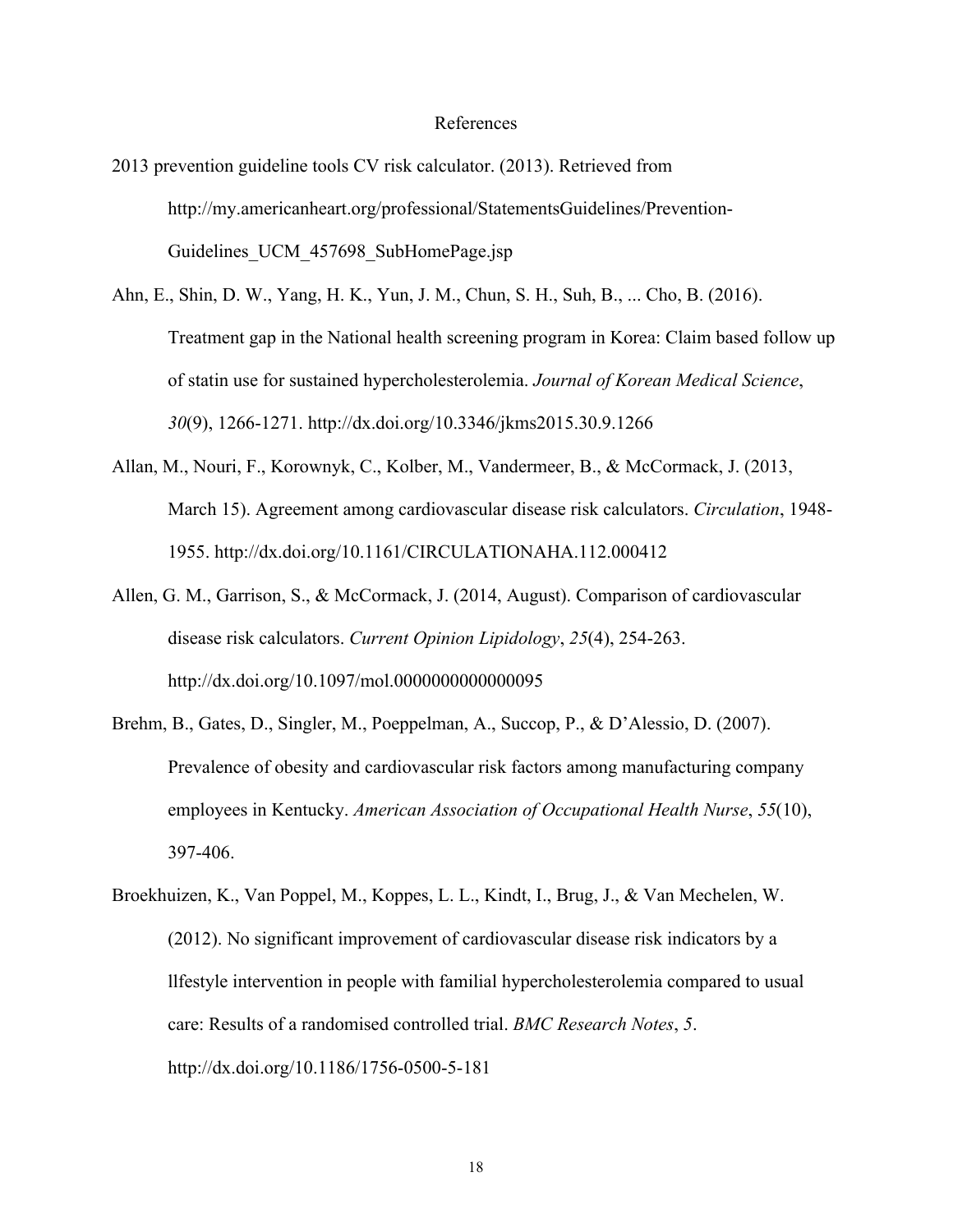- Buttaro, T., Trybulski, J., Bailey, P., & Sandberg-Cook, J. (2013). *Primary care a collaborative practice* (4th ed.). Saint Louis, MO: Elsevier.
- Cainzos-Achirica, M., Eissler, K., Blaha, M., Blumenthal, R., & Martin, S. (2015, April). Tools for cardiovascular risk assessment in clinical practice. *Current Cardiovascular Risk Report*, *9*(28), 1-12. http://dx.doi.org/10.1007/s12170-015-0455-4

*Cardiovascular disease mortality in Kentucky*. (2012). Retrieved from http://chfs.ky.gov/NR/rdonlyres/738A1FCB-4F89-4C25-A6E1- 548D3E36BE29/0/KentuckyCardiovascularFactSheet2010.pdf

- Centers for Disease Control and Prevention. (2015). *Heart disease facts*. Retrieved from http://www.cdc.gov/HeartDisease/facts.htm
- Fabregas, M., Berges, I., Fina, F., Hermosilia, E., Coma, E., Mendez, L., ... Bolibar, B. (2014). Effectiveness of an intervention designed to optimize statins use: A primary prevention randomized clinical trial. *BMC Family Practice*, *15*(135), 1-8. http://dx.doi.org/10.1186/1471-2296-15-135
- Kentucky Heart Foundation. (2012). *Kentucky heart disease and stroke prevention*. Retrieved from http://chfs.ky.gov/NR/rdonlyres/90E41C2D-45EF-47EB-ABFD-60FBE326F59D/0/KYStatePlan\_LowResFinalv6.pdf
- Krones, T., Keller, H., Sonnicbsen, A., Sadowski, E., Baum, E., Wegscheider, K., ... Donner-Banzhoff, N. (2008). Absolute cardiovascular disease risk and shared decision making in primary care: A randomized controlled trial. *Annals of Family Medicine*, *6*(3), 218-227. Retrieved from http://www.annfammed.org/cgi/content/full/6/3218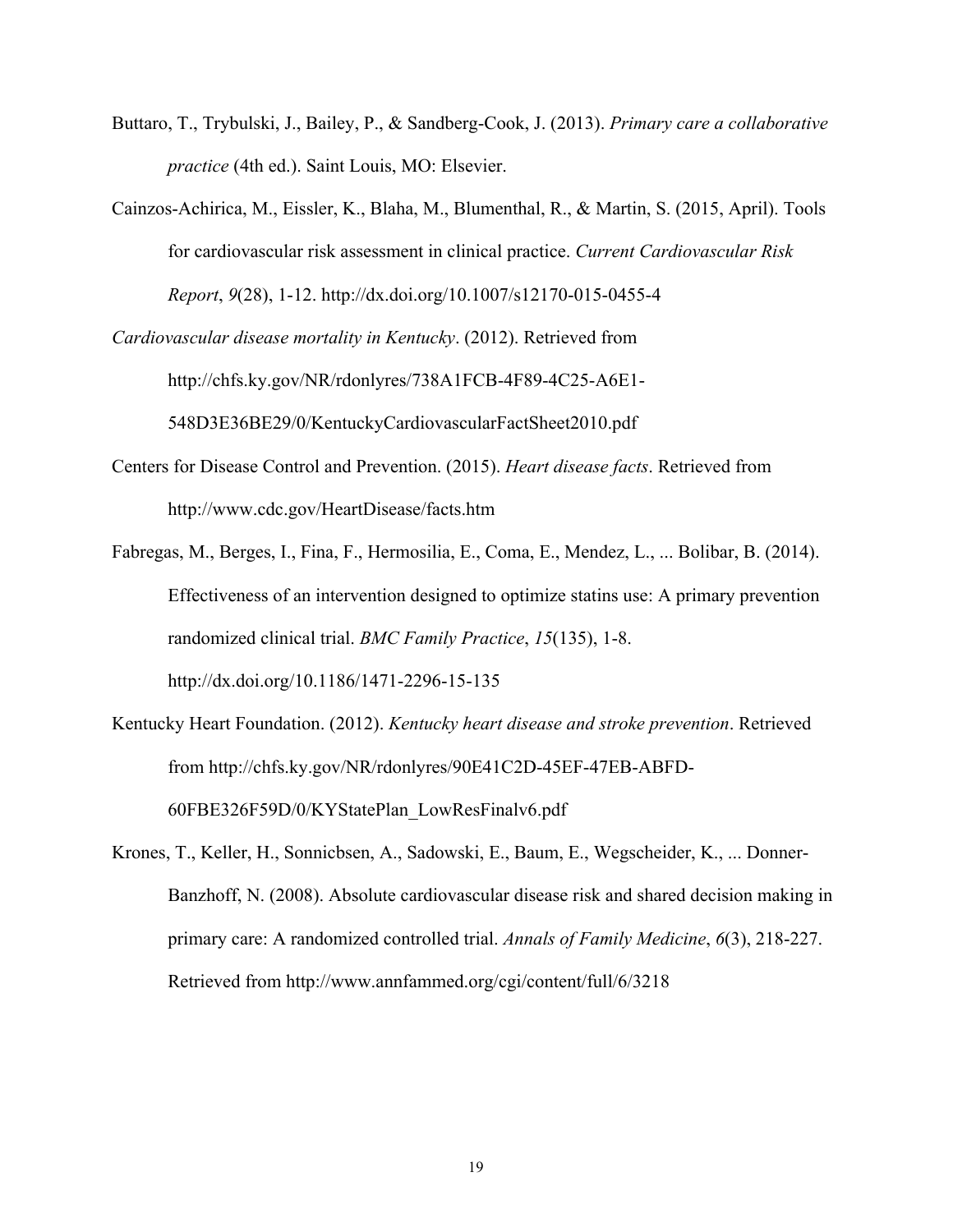- Lardizabal, J. A., & Deedwana, P. (2011). Lipid-lowering therapy with statins for primary and secondary prevention of cardiovascular disease. *Cardiology Clinics*, *29*(2011), 87-103. http://dx.doi.org/10.1016/j.ccl.2010.10.002
- Lewis, S. (2011). Lipid-lowering therapy: who can beneft. *Vascular Health and Risk Management*, 525-534. http://dx.doi.org/10.2147/VHRM.523113
- Lopez-Jimenez, F., Simha, V., Thomas, R., Allison, T., Basu, A., Fernandes, R., ... Wright, R. S. (2014, June 16). A summary and critical assessment of the 2013 ACC/AHA guideline of the treatment of blood cholesterol to reduce atherosclerotic cardiovascular disease in adults: Filling the gaps. *Mayo Clinic Preceedings*, 1-22. http://dx.doi.org/10.1016/j.mayocp.2014.06.016
- Martin, S. S., Sperling, L. S., Blaha, M., Wilson, P., Gluckman, T., Blumenthal, R., & Stone, N. (2015). Clinician-patient risk discussion for atherosclerotic cardiovascular disease prevention. *Journal of the American College of Cardiology*, *65*(13), 1361-1368. http://dx.doi.org/10.1016/j.jacc2015.01.043
- McMonnachie, A., Walker, A., Robertson, M., Marchbank, L., Peacock, J., Packard, C., ... Ford, I. (2014). Long-term impact on healthcare resource utilization of statin treatment, and its cost effectiveness in the primary prevention of cardiovascular disease: A record linkage study. *European Heart Journal*, *35*, 290-298. http://dx.doi.org/10.1093/eurhearj/eht232
- Meek, C. L., Reston, J. D., Ramsbottom, T., Pathmanathan, H., & Vijoen, A. (2011). Use of high intensity statin therapy with simvastatin 80mg and atorvastatin 80mg in primary care. *International Journal of Clinical Practice*, *65*(2), 120-126. Retrieved from http://www.medscape.com/viewarticle/736168\_4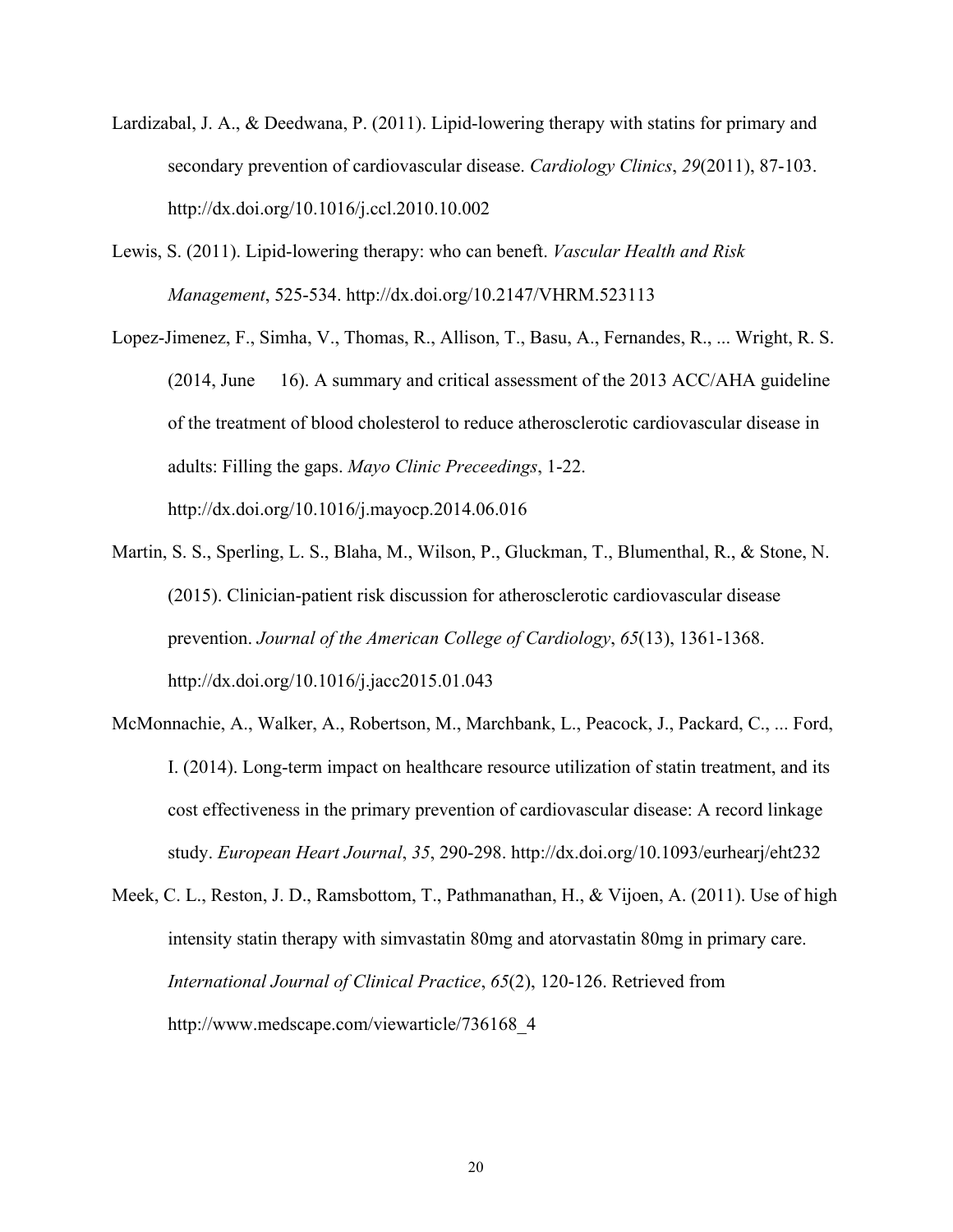- Morris, P. B., Ballantyne, C. M., Birtcher, K. K., Dunn, S. P., & Urbina, E. M. (2014, April 14). Review of clnical practice guidelines for the management of LDL-related risk. *Journal of the American College of Cardiology*, *64*(2), 196-206. Retrieved from http://content.onlinejacc.org/on7/22/2015
- Office of Disease Prevention and Health Promotion. (2014). *Health people 2020 objectives*. Retrieved from https://www.healthypeople.gov/2020/topics-objectives
- Office of Disease Prevention and Health Promotion. (2014). *Heart disease and stroke*. Retrieved from https://www.healthypeople.gov/2020/topics-objectives/topic/heart-disease-andstroke/objectives
- Parker, D. R., Gramling, R., Goldman, R., Eaton, C., Ahern, D., Cover, R., & Borkan, J. (2008). Physicians' perceptions of barriers and facilitators regarding adoption of the national cholesterol education program guidelines. *Preventage Cardiology*, 29-38. http://dx.doi.org/10.1111/j.1520-037X.2007.07200
- Persell, S. D., Eder, M., Frieseman, E., Connor, C., Rademaker, A., French, D. D., ... Wolf, M. S. (2013). EHR-Based Medication Support and Nurse-Led Medication Therapy Management: Rationale and Design for a Three-Arm Clinic Randomized Trial. *Journal of the American Heart Association*, 1-12.
- Rugg, S., Bailey, A., & Browning, S. R. (2008). Preventing cardiovascular disease in Kentucky: Epidemiology, trends, and strategies for the future. *Journal of Kentucky Medical Association*, *106*, 149-161.
- Sekaran, N. K., Sussman, J. B., Xu, A., & Hayword, R. A. (2013, December). Providing clinicians with a patient's 10-year cardiovascular risk improves their statin prescribing: a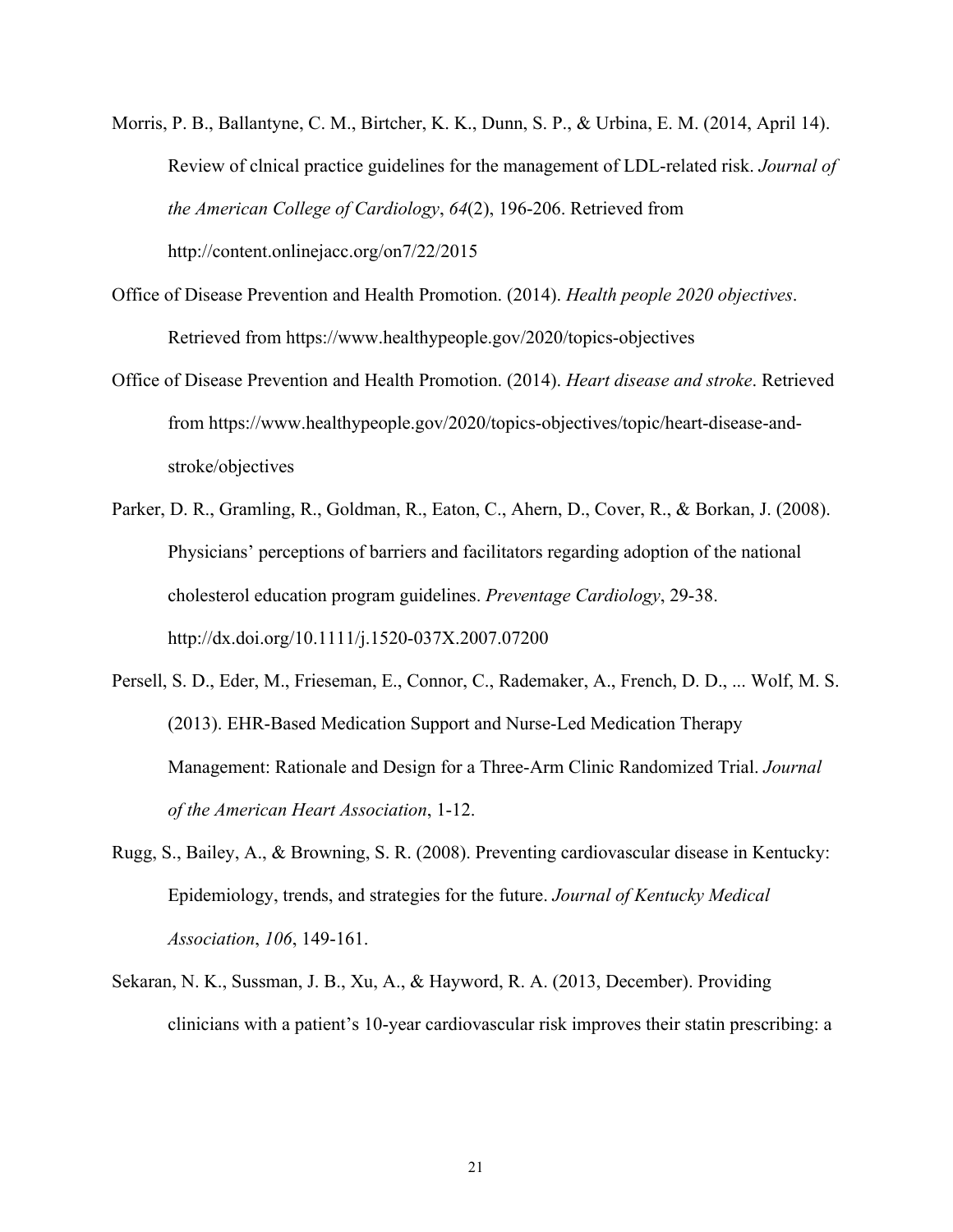true experiment using clinical vignettes. *BioMed Central* , 13(90), 1-8. http://dx.doi.org/10.1186/1471-2261-13-90

- Sekhri, T., Kanwar, R. S., Wilfred, R., Chugh, P., Chhillar, M., Aggarwal, R., ... Sethi, J. (2014). Prevalence of risk factors for coronary artery disease in and urban Indian population. *British Medical Journal*, 4. http://dx.doi.org/10.1136/bmjopen-2014.005346
- Sherrod, M. M., Sherrod, N. M., & Cheek, D. J. (2015, June). Following the guideline for reducing cardiovascular risk with statins. *Nursing2015*, 41-48. http://dx.doi.org/10.1097/01NURSE.000046482.46821.c9
- Stone, N. J., Robinson, J., Lichtenstein, A. H., Bairey Merz, C. N., Blum, C. B., Eckel, R. H., ... Wilson, P. W. (2013, November 12). 2013 ACC/AHA Guideline on the treatment of blood cholesterol to reduce atherosclerotic cardiovascular risk in adults: A report of the American College of Cardiology/American Heart Association task force on practice guidelines. *Circulation*, (), 1-85. http://dx.doi.org/10.1161/01.cir.0000437738.63853.7a
- Tian, J., Gu, X., Sun, Y., Ban, X., Xiao, Y., Hi, S., & Yo, B. (2012). Effect of statin therapy on the progression of coronary atherosclerosis. *BMC Cardiovascular Disorders*, 12(70), 2- 11. Retrieved from www.biomedcentral.com/1471-2261/12/70
- Virani, S., Woodard, L. D., Akeroyd, J. M., Ramsey, D. J., Ballantyne, C. M., & Petersen, L. A. (2014, October 16). Is high-intensity therapy associated with lower statin adherence compared with moderate-intensity statin therapy? Implications of the 2013 American College of Cardiology/American Heart Association cholesterol management guidelines. *Clinical Cardiology*, *37*(11), 653-659. http://dx.doi.org/10.1002/clc.2234
- World Health Organization. (2015). *Cardiovascular disease*. Retrieved from www.who.int/mediacenter/factsheets/fs317/en/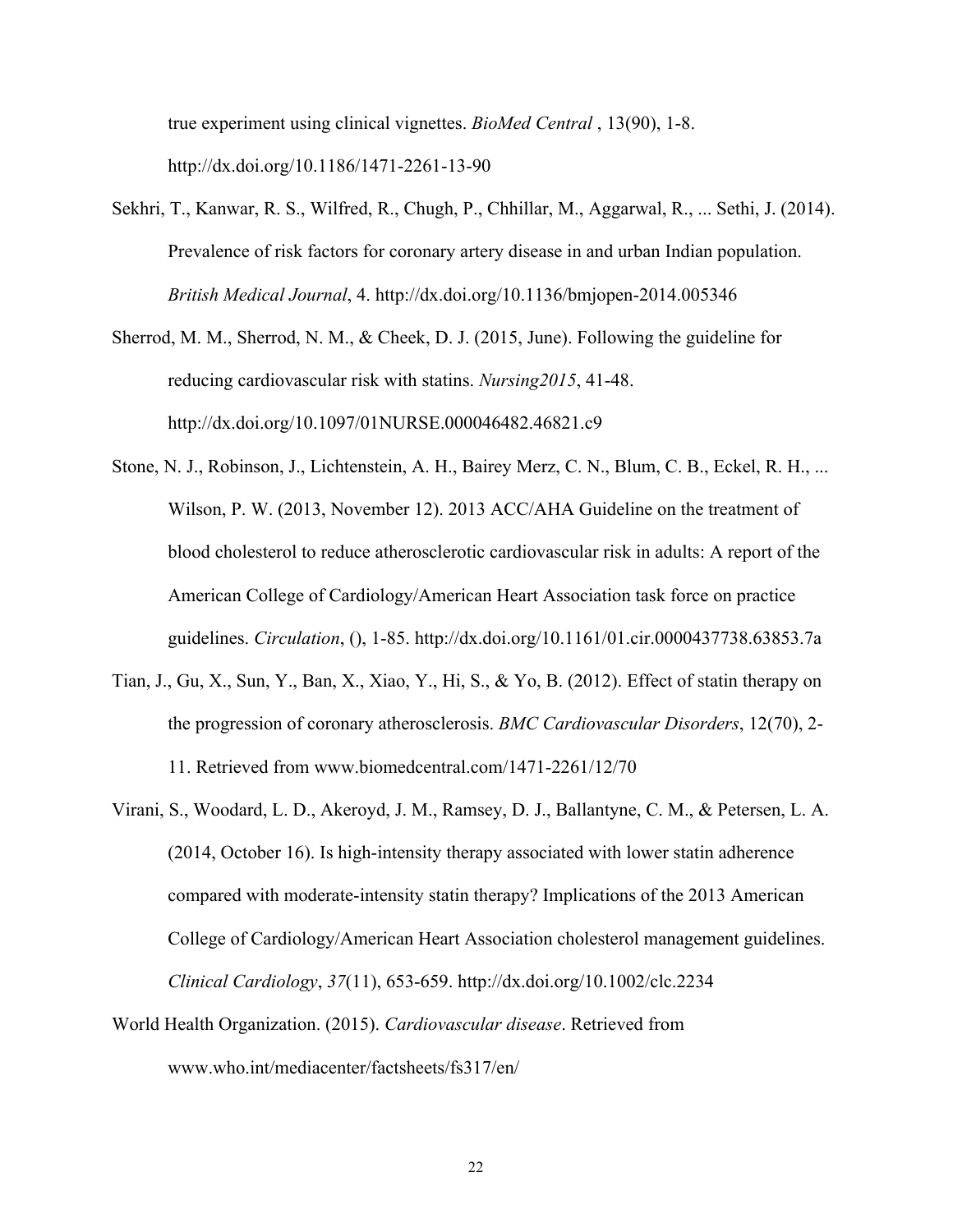Table 1 *2013 Guideline Recommended Statin Medication Intensity* 

| <b>Intensity dosing of statin Medication</b> |                              |                           |  |  |  |
|----------------------------------------------|------------------------------|---------------------------|--|--|--|
| <b>High Intensity</b>                        | <b>Moderate Intensity</b>    | <b>Low Intensity</b>      |  |  |  |
| Daily dosage lowers LDL-c by                 | Daily dosage lowers LDL-c by | Daily dosage lowers LDL-c |  |  |  |
| approximately $>50\%$ on                     | approximately 30%-50% on     | $\leq$ 30% on average     |  |  |  |
| laverage                                     | average                      |                           |  |  |  |
| Atorvastatin 40-80 mg                        | Atorvastatin 10mg            | Simvastatin 10 mg         |  |  |  |
| Rosuvastatin 20mg                            | Rosuvastatin 20-40 mg        | Pravastatin 10-20mg       |  |  |  |
|                                              | Simvastatin 20-40 mg         | Lovastatin 20mg           |  |  |  |
|                                              | Pravastatin 40mg             | Fluvastatin 20-40mg       |  |  |  |
|                                              | Lovastatin 40mg              | Pitavastatin 1 mg         |  |  |  |
|                                              | Fluvastatin XL 80mg          |                           |  |  |  |
|                                              | Pitavastatin 2-4 mg          |                           |  |  |  |
|                                              |                              |                           |  |  |  |

(Stone et al., 2013, p. 17)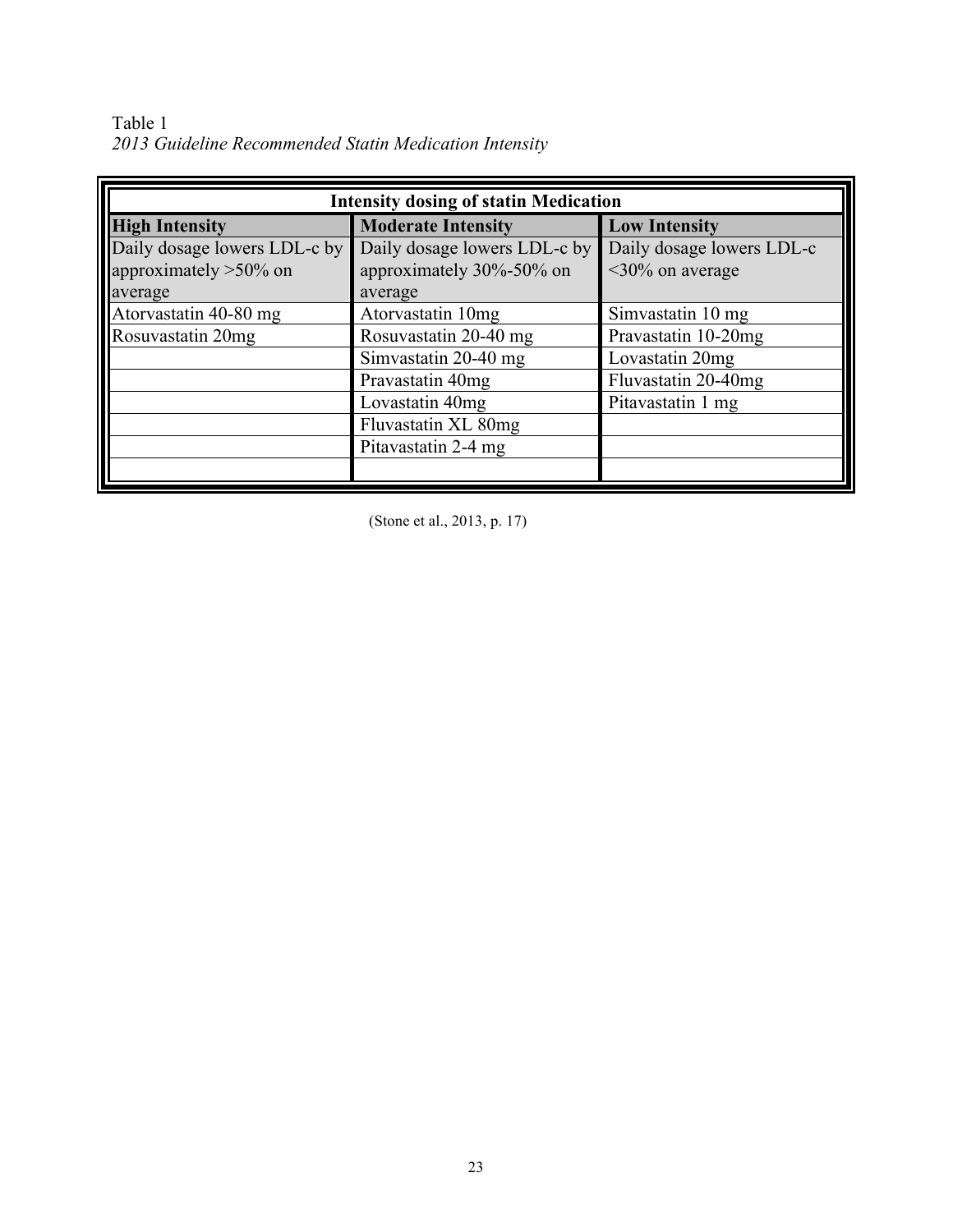|                  | Number of<br>Patients N=203 | Percent<br>Population | <b>Minimum</b> | <b>Maximum</b> | Mean |
|------------------|-----------------------------|-----------------------|----------------|----------------|------|
| Age              |                             |                       | 22             | 74             | 58   |
| <b>BMI</b>       |                             |                       | 19             | 54             | 32   |
| Gender           |                             |                       |                |                |      |
| Male             | 95                          | 46.8%                 |                |                |      |
| Female           | 108                         | 53.2%                 |                |                |      |
| Ethnicity        |                             |                       |                |                |      |
| Caucasian        | 184                         | 91.1%                 |                |                |      |
| Asian            | $\mathbf{1}$                | 0.5%                  |                |                |      |
| African American | 16                          | 7.9%                  |                |                |      |
| Hispanic         | $\mathbf{1}$                | 0.5%                  |                |                |      |
| Other            | $\mathbf{1}$                | 0.5%                  |                |                |      |

Table 2 *Demographic characteristics of study patients*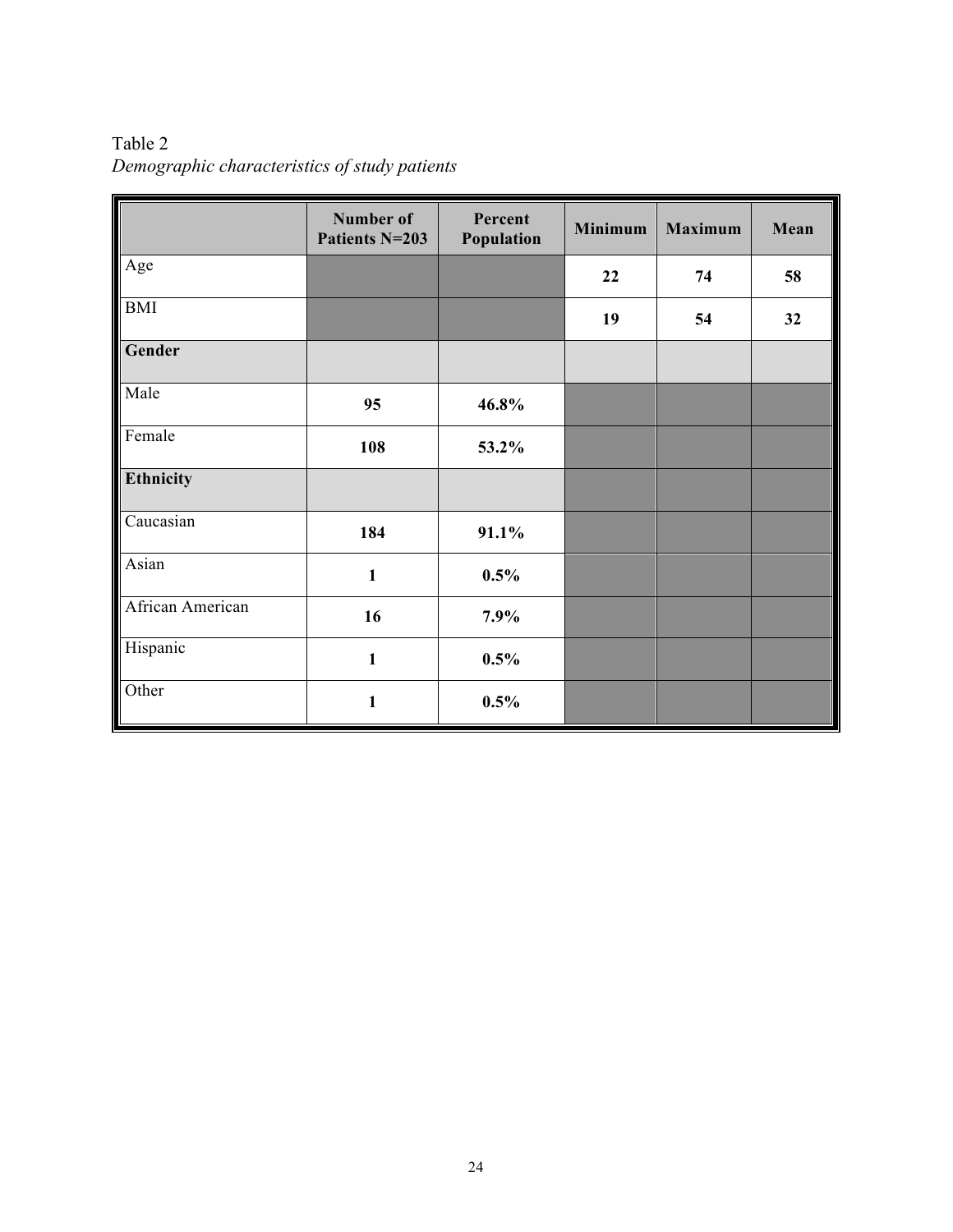# Table 3 *Descriptive Statistics*

Percentage of Patients receiving the appropriate dose statin medication

|                                                        | <b>Number of Patients</b> | Percent |
|--------------------------------------------------------|---------------------------|---------|
| Patients NOT on Recommended<br><b>Statin Therapy</b>   | 74                        | 36.5%   |
| Patients on Recommended<br>Dosage<br>of Statin Therapy | 129                       | 63.5%   |
| Total                                                  | 203                       | 100     |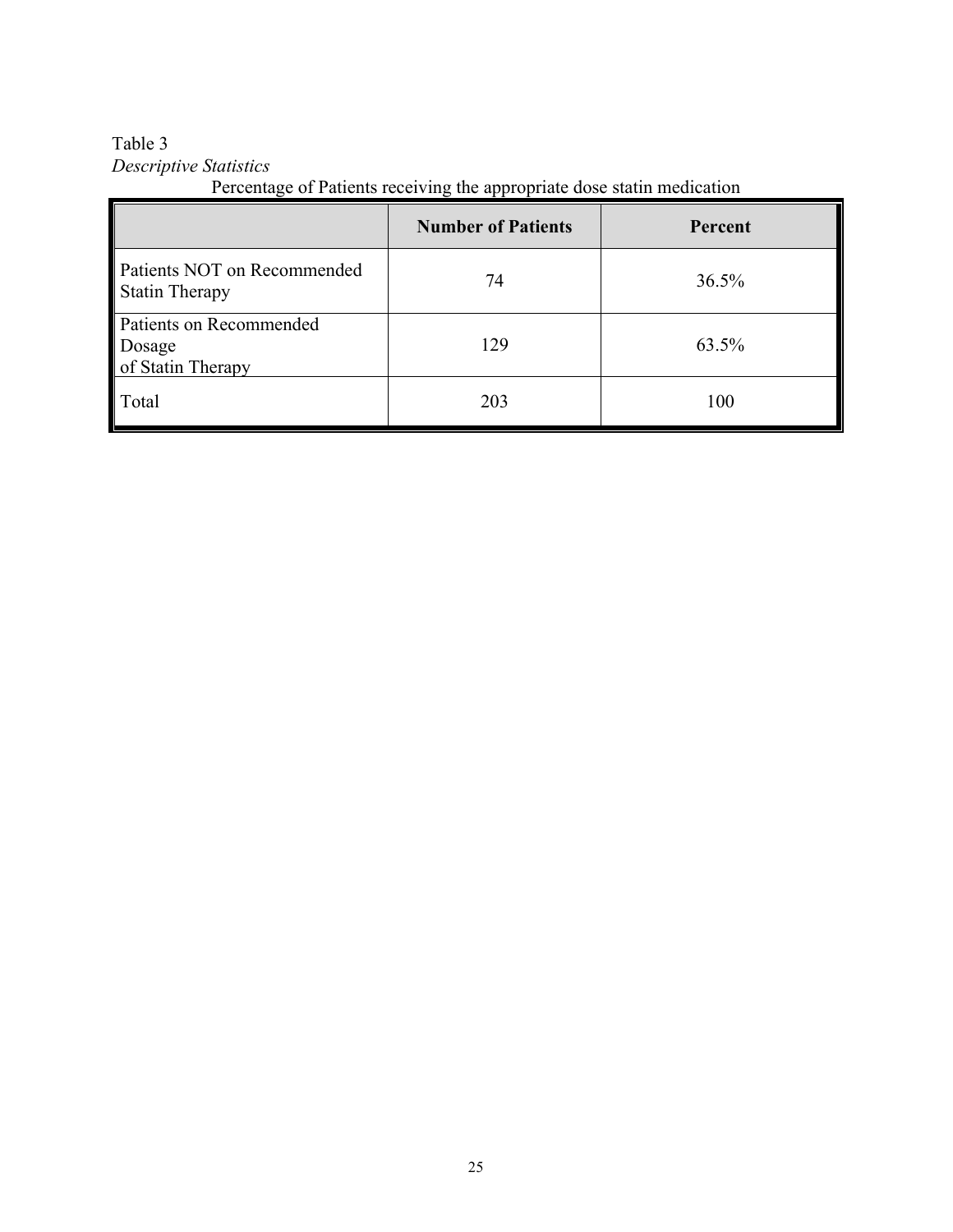Table 4 *Descriptive statistics on Statin Population*

| <b>Statin Therapy Review Population</b>                                                     |                                              |                             |                                    |                                        |                                           |  |  |
|---------------------------------------------------------------------------------------------|----------------------------------------------|-----------------------------|------------------------------------|----------------------------------------|-------------------------------------------|--|--|
| <b>Patient Population</b>                                                                   | <b>Total</b><br><b>Patients per</b><br>group | No statin<br><b>Therapy</b> | High<br>Intensity<br><b>Statin</b> | Moderate<br>Intensity<br><b>Statin</b> | Percentage<br>on Statin<br><b>Therapy</b> |  |  |
| $LDL-c > 190$ mg/d $L$<br><b>High Intensity Statin</b>                                      | 7                                            | ш                           | 6                                  | $\theta$                               | 86%                                       |  |  |
| LDL-c 70-189mg/dL*<br><b>Moderate or High Intensity Statin</b><br>Based on ASCVD risk >7.5% | 119                                          | 47                          | 4                                  | 68                                     | 60.5%                                     |  |  |
| <b>Total Population</b>                                                                     | 126                                          | 48                          | 10                                 | 68                                     |                                           |  |  |
|                                                                                             |                                              |                             |                                    |                                        |                                           |  |  |

\*No DM, No ASCVD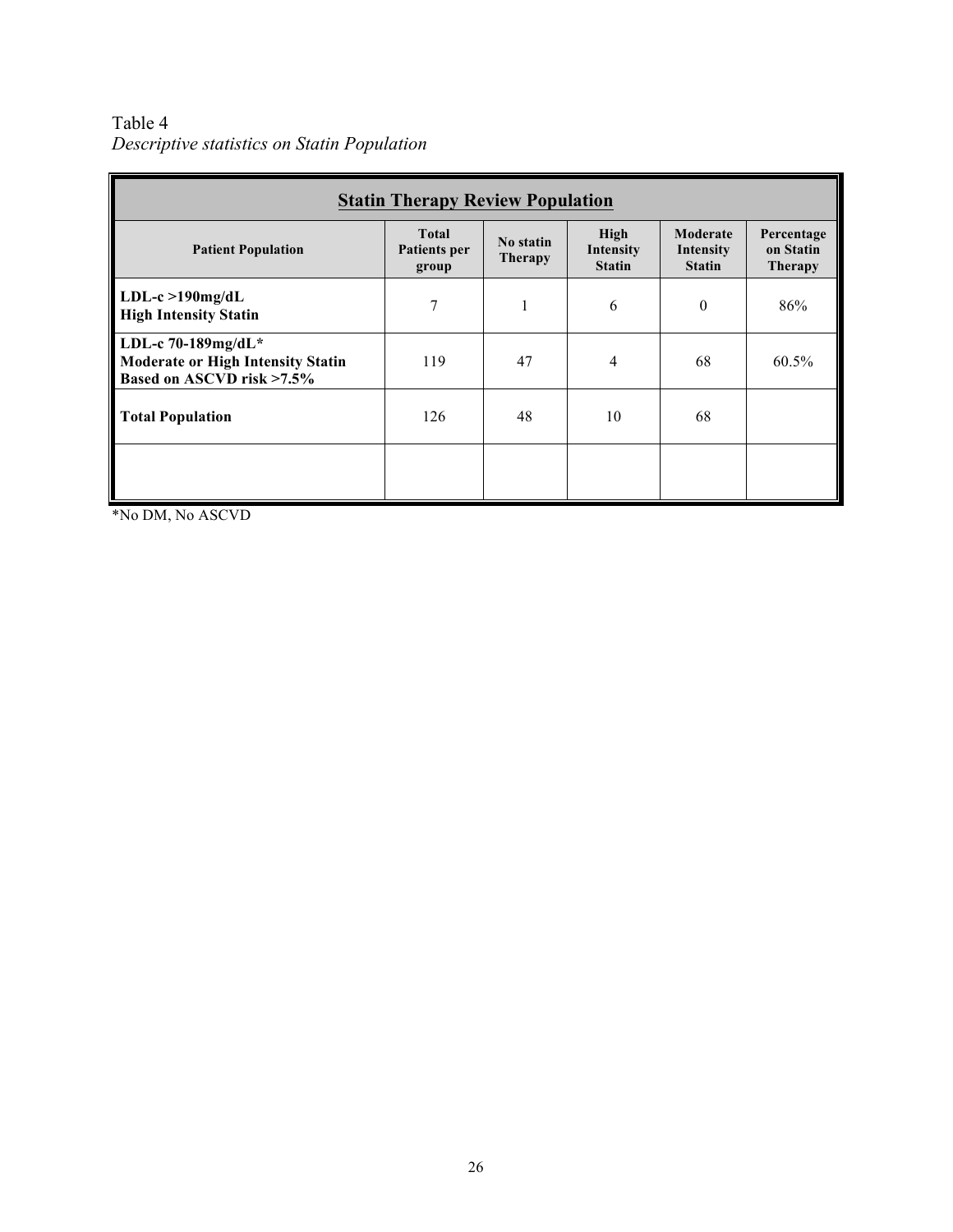### Appendix A Chart Audit Tool

| Evaluation of Lipid Blood Levels, Statin Medication and Dosage, BMI, Cardiovascular Risk Documentation |     |                                            |                          |     |                                 |                     |
|--------------------------------------------------------------------------------------------------------|-----|--------------------------------------------|--------------------------|-----|---------------------------------|---------------------|
|                                                                                                        |     |                                            |                          |     |                                 |                     |
|                                                                                                        |     |                                            |                          |     |                                 |                     |
| Study Number:                                                                                          |     |                                            |                          |     |                                 |                     |
| Age $(21-75)$ :                                                                                        |     |                                            |                          |     |                                 |                     |
|                                                                                                        |     | Statin dosage                              | <b>Statin Medication</b> | BMI | <b>CV</b> Risk<br>Documentation | CV risk<br>$>7.5\%$ |
| LDL > 145                                                                                              | Y/N |                                            |                          |     | Y/N                             |                     |
| LDL > 190                                                                                              | Y/N |                                            |                          |     | Y/N                             |                     |
|                                                                                                        |     |                                            |                          |     |                                 |                     |
| Information:                                                                                           |     |                                            |                          |     |                                 |                     |
|                                                                                                        |     | Was the appropriate Medication prescribed: |                          |     |                                 |                     |
| Was the appropriate dosage prescribed:                                                                 |     |                                            |                          |     |                                 |                     |
| Describe:<br>Were there contraindications for this patient for statin therapy: Y/N                     |     |                                            |                          |     |                                 |                     |
|                                                                                                        |     |                                            |                          |     |                                 |                     |
|                                                                                                        |     |                                            |                          |     |                                 |                     |